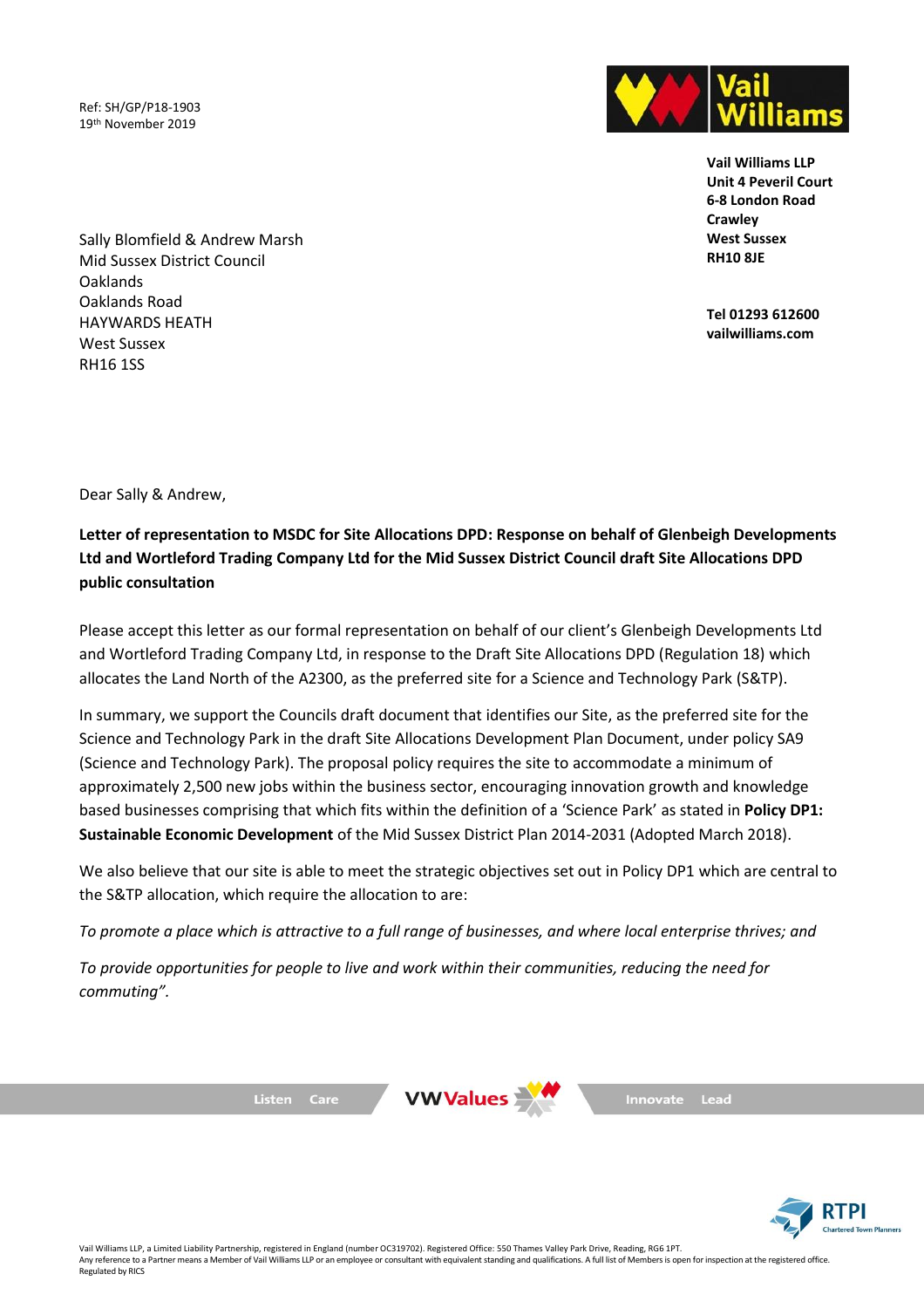

As identified in our SHLAA submissions we consider our site as the most suitable option for this allocation and we have adequately demonstrated that it is available, deliverable and achievable. We believe that our proposal meets with the requirements set out in policy DP1 and associated District Plan polices, demonstrating a sustainable economic development which will support the District's communities and local economy whilst protecting and enhancing the District's valued landscapes and environment.

To provide further clarity and detail, our representation is also supported by a Positioning Document which demonstrates our design evolution through our masterplan. The positioning document assists in providing plans and images that support the vision for our site to the north of the A2300, proposing up to 1.4 million sq ft of floorspace for employment and supporting uses.

A raft of supporting evidence has also been collated by our consultants in regard to transport and sustainable access, air quality, flood risk & water management, landscape & visual impact, design and phasing and market requirements. Technical reports will be made available electronically to support this representation

In regard to the specific requirements as set out in policy SA9, we believe that our development can achieve the following:

### **Objectives**

• *Proposals will comprise employment accommodation capable of accommodating a minimum of approximately 2,500 jobs.* In line with our positioning document we anticipate an employment density of between 2325-5280 jobs to be accommodated

• *Proposals must demonstrate that the development would comprise uses falling within the definition of a Science Park: a business support environment that encourages and supports the start-up, incubation and development of innovation-led, high-growth, knowledge-based businesses. This is alongside any appropriate ancillary uses.* Our proposal demonstrates 35% B1a offices, 15% B1b high-tech, 50% R&D/Manufacturing B1c as well as incubation units and nursery units, hotel, creche, local store and café and other amenities within a Pavilion building.

### **Phasing**

• *Development is to be phased in accordance with a Phasing Strategy which will have been submitted to and approved by the local planning authority.* Our positioning document demonstrates a 10+ year development programme and assumes a 2-3 year roll out for each phase aligning with market demand and infrastructure capacity. Each phase is indicated as circa 200,000-300,000 sqft. • *The Phasing Strategy must set out any transport mitigation required to enable each phase to be delivered, including measures to mitigate impacts on the local and Strategic Road Network.* Further information on matters of transport are provided both within our technical evidence base by Connect and our positioning statement and summarised in our technical response, below.

We listen, care



innovate and lead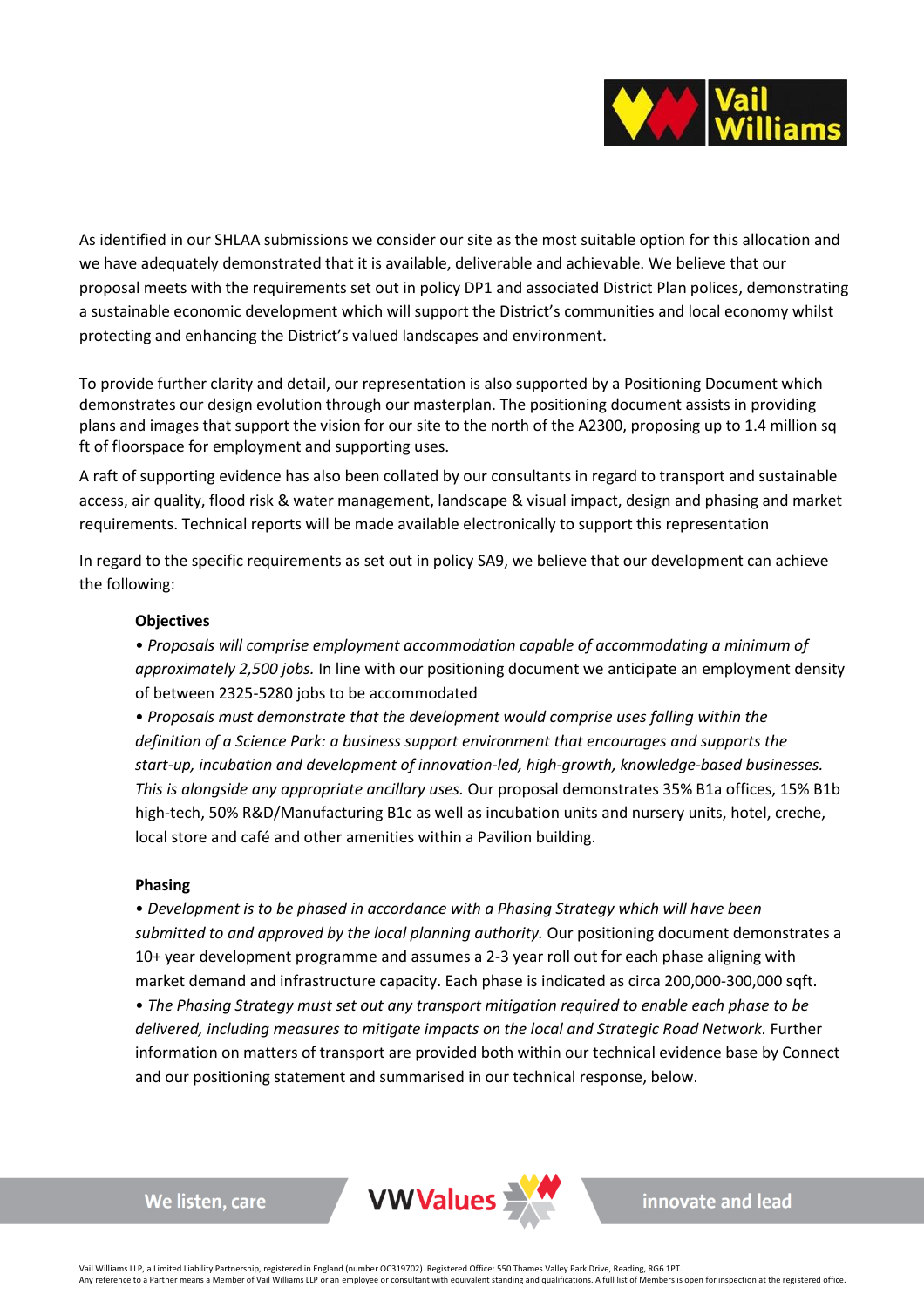

### **Urban Design Principles**

• *Development must be of high quality design and layout, in accordance with DP26: Design.* Please see our positioning statement and section 6 of our technical response below, for further details regarding this matter.

• Landmark buildings should be located in prominent locations, to ensure high visibility from the *A2300, where possible in accordance with Landscape, Biodiversity and Green Infrastructure Considerations*. Further information regarding landscape, setting, natural resources and design are detailing in our positioning statement.

• *Provide and integrate high quality public realms, including public areas containing ancillary uses.* Please refer to sections in our positioning statement relating to design and additional comment in our technical response below, regarding the Councils emerging Design Guide SPD.

• *Ensure the design is sensitive to the overhead power lines within the northern part of the site, including area of easement and explore opportunities for their diversion or placement underground*. This has been considered as an essential part of our concept drawing and design evolution.

### **Landscape, Biodiversity and Green Infrastructure Considerations**

• *Undertake a Landscape and Visual Impact Assessment (LVIA) to inform the site layout, capacity and mitigation requirements, in order to minimise impact on views from the wider countryside to the south and to ensure the proposed development would not be dominant in the landscape.* This has been provided by Pegasus Group, submitted as part of our technical evidence base.

• *Retain the existing woodland to the east and retain and enhance existing mature trees and landscaping along the boundaries and within the site, incorporating them into the landscape structure and layout of the development.* This is clarified on our masterplan.

### **Historic Environment and Cultural Heritage**

• *Archaeological pre-determination evaluation and appropriate mitigation may be required.* This will be undertaken as the formal planning process develops.

### **Sustainability**

We listen, care

• *Provision of electric vehicle charging points in accordance with the Council's adopted standards.*

*• Ensure the design would make the development future-ready for improvements in technology and sustainability such as (but not limited to) green technology, artificial intelligence and automation • Development to be built in accordance with DP39: Sustainable Design and Construction and DP42: Water Infrastructure and the Water Environment.*

Issues regarding EVCP, innovation and technology, and environmental sustainability are identified in more detail in our positioning statement.

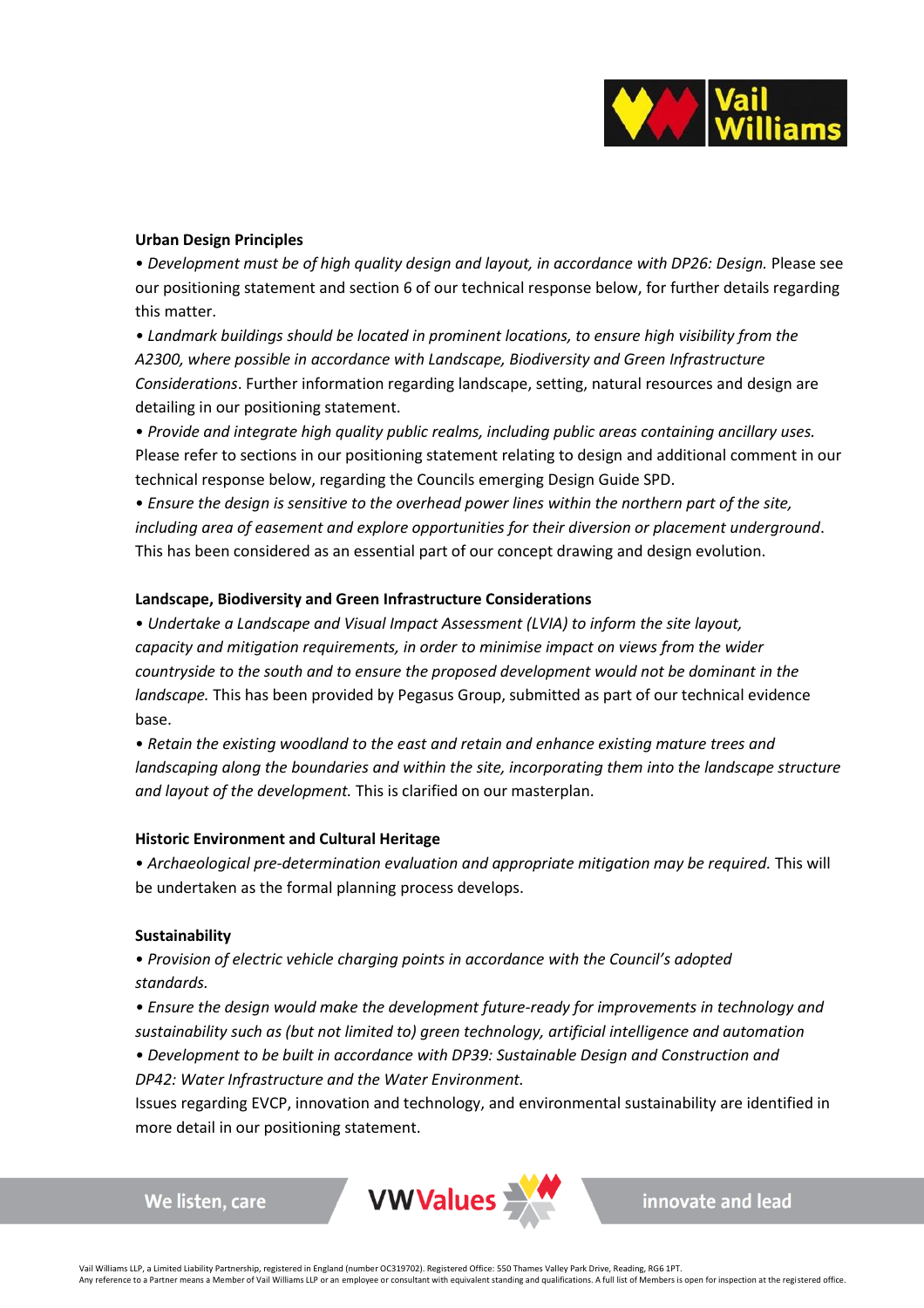

### **Highways and Access**

• *Provision of sustainable transport measures and other infrastructure requirements, including measures to mitigate impacts on the local and Strategic Road Network.*

*• Demonstrate that access can be achieved to the satisfaction of the highway's authority, minimising disruption and delay on the A2300 and surrounding roads.*

*• Provision of new bus routes or diversion of existing routes to connect with key hubs including railway and bus stations and Burgess Hill town centre.*

*• Provision of new pedestrian and cycle links to ensure connectivity with the Northern Arc, The Hub (south of A2300), Burgess Hill and surrounding countryside.*

*• Provision of pedestrian and cycle connectivity with Bolney Grange Business Park*

*• Provision of car parking and cycle storage in accordance with the Council's adopted standards*.

Further information regarding sustainable transport, highways improvements and mitigation, bus cycle and pedestrian links, and connectivity to surrounding areas are further considered in the positioning statement.

# **Flood Risk and Drainage**

We listen, care

• *The northern boundary of this site is within Flood Zones 2/3 and therefore should not be developed.*

*• A site-specific Flood Risk Assessment will be undertaken to inform the site layout and any appropriate mitigation measures that may be necessary.*

*• Proposals must incorporate Sustainable Drainage Systems (SuDS) as an integral part of the Green Infrastructure and open space proposals to mitigate flood risk and improve biodiversity and water quality.*

To support this development further assessment on flood risk and water management, including SUDS, has been included and work undertaken by Bradbrook Consulting. For further detail see our technical evidence base.

In addition, it is acknowledged that the site is located within the boundary for the Hurstpierpoint and Sayer Common Parish Neighbourhood Plan 2031 (Made March 2015). Therefore, our proposed development is compliant with relevant polices set out in this Neighbourhood Plan in addition to the Mid Sussex District Plan 2014-2031 (Adopted March 2018). This is discussed in more detail in section 6 of this letter.

Our positioning document also outlines our commitment to ensuing our site embraces its unique opportunities and innovation in reducing energy use, re-using waste products and enhancing recycling. Further opportunities are being sought relating to energy use, transportation and water and to ensure the park is future ready for green technology, AI and automation aligning with market requirement progressions and those of potential clients. This includes opportunities sought to mobilise green technologies through connections with the neighbouring Solar farm, Southern Waters operation, Waste Allocation and potential



innovate and lead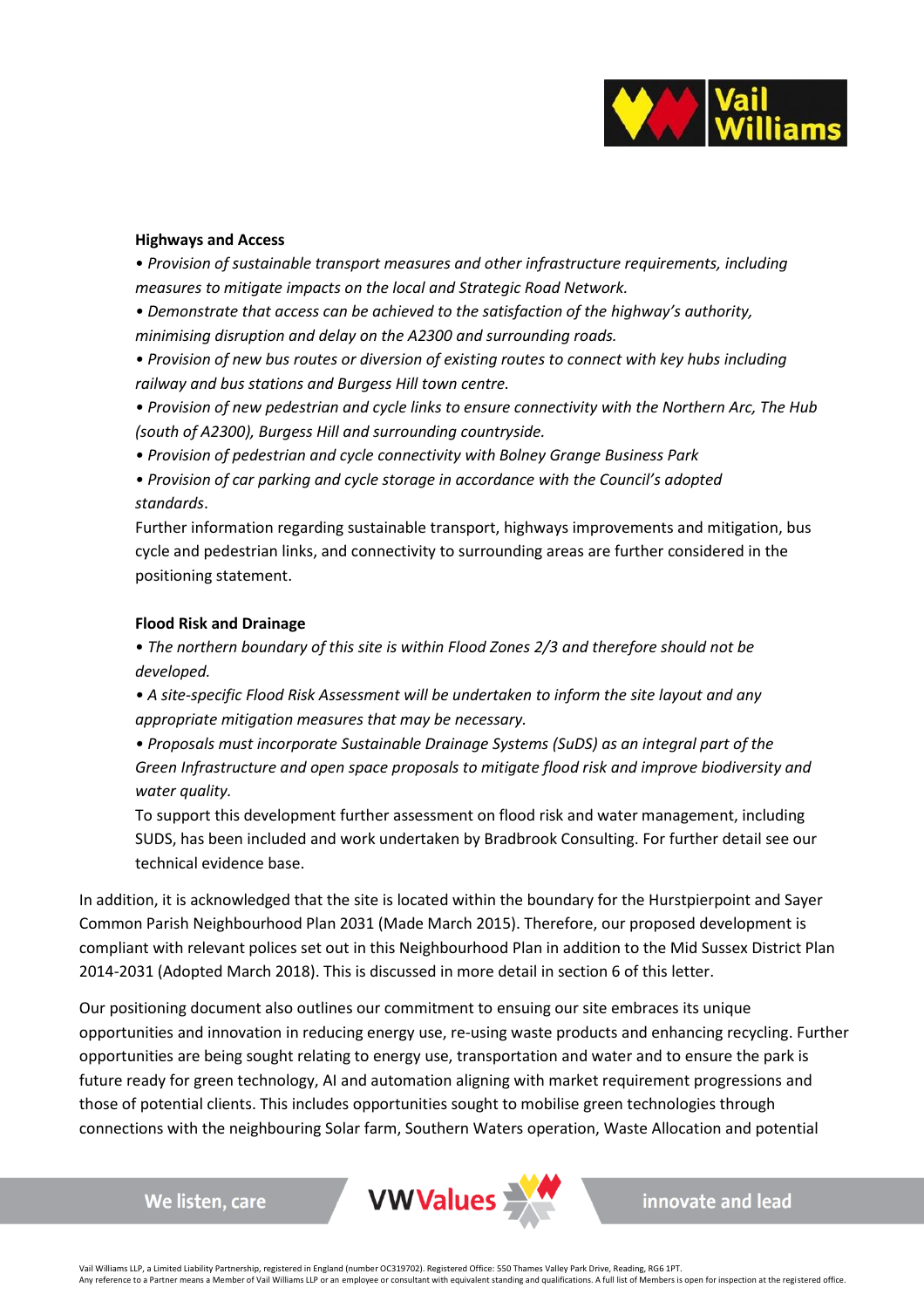

future phases of work on adjacent land to further embrace sustainability. These will be incorporated through carefully considered design and a green ethos, central to the delivery of a S&TP development.

In particular, our site can facilitate the WSCC Waste Local Plan (2015) allocation of around 5 ha of land within our site boundary for non-municipal solid waste. Accordingly, there is scope to utilise this existing relationship to create a co-located facility for commercial waste, also benefiting the wider strategic 'Hub' and 'Northern Arc' developments.

Furthermore, there is potential to connect with solar energy on land in the ownership of our clients, surrounding and near to the site. This comprises a site to the west on Land at Bob Land and Chapel Road, Twineham (planning ref: DM/15/0644) and a site within our allocation boundary on Land to the North of the A2300 Cuckfield Road, Ansty, West Sussex (planning ref: DM/18/3617). Both these sites have been granted permission for Solar Photovoltaic panels and are owned by our clients, showing their commitment to clean energy technologies and existing expertise that will enable our site to successful incorporate solar energy into the fabric of development.

A key area of focus for us is the delivery of sustainable transport measures and access, to minimise the identified impact on local and strategic road networks and provide commuters with alternative modes of transport to car-travel, with a significant modal shift. This will be benefiting to the health and wellbeing of the District's local communities and natural environment.

We believe that our proposal as demonstrated in our positioning statement, further supports our allocation within the Site Allocations DPD as the preferred S&TP site, and hope that this letter and the following technical appendices as a response to each of the MSDC reports, further addresses the specific findings of the Mid Sussex Evidence Base, aligning with the councils aspirations to deliver this strategic S&TP allocation.

Further to our recent meetings and discussions, we would also like to confirm that, as stated in our technical appendices, that given the SYSTRA modelling used, we are also are that further transport assessments using a like for like comparison which be undertaken, that we believe will further support the existing conclusions that our site will have a lesser impact whilst providing greater employment floorspace than the site to the south.

Moreover, our commitment to sustainable transport options which is central to our proposal, will allow us to further exploit our locality as a continuum of the Northern Arc, to create a well-connected network of sustainable development that will enable the creation of sustainable communities and support the District's local economy whilst also protecting the Districts valued landscape, in particular the Ashdown Forest SAC.

We strongly believe that our site will be able to deliver a genuinely sustainable and future-proofed economic development, consistent with the District's aspirations over the plan period, and beyond, to support its local communities and local economic growth. Given this we have indicated a phasing plan that allows development to be brought forward in key phases and allows them to be aligned with any relevant road infrastructure

We listen, care



innovate and lead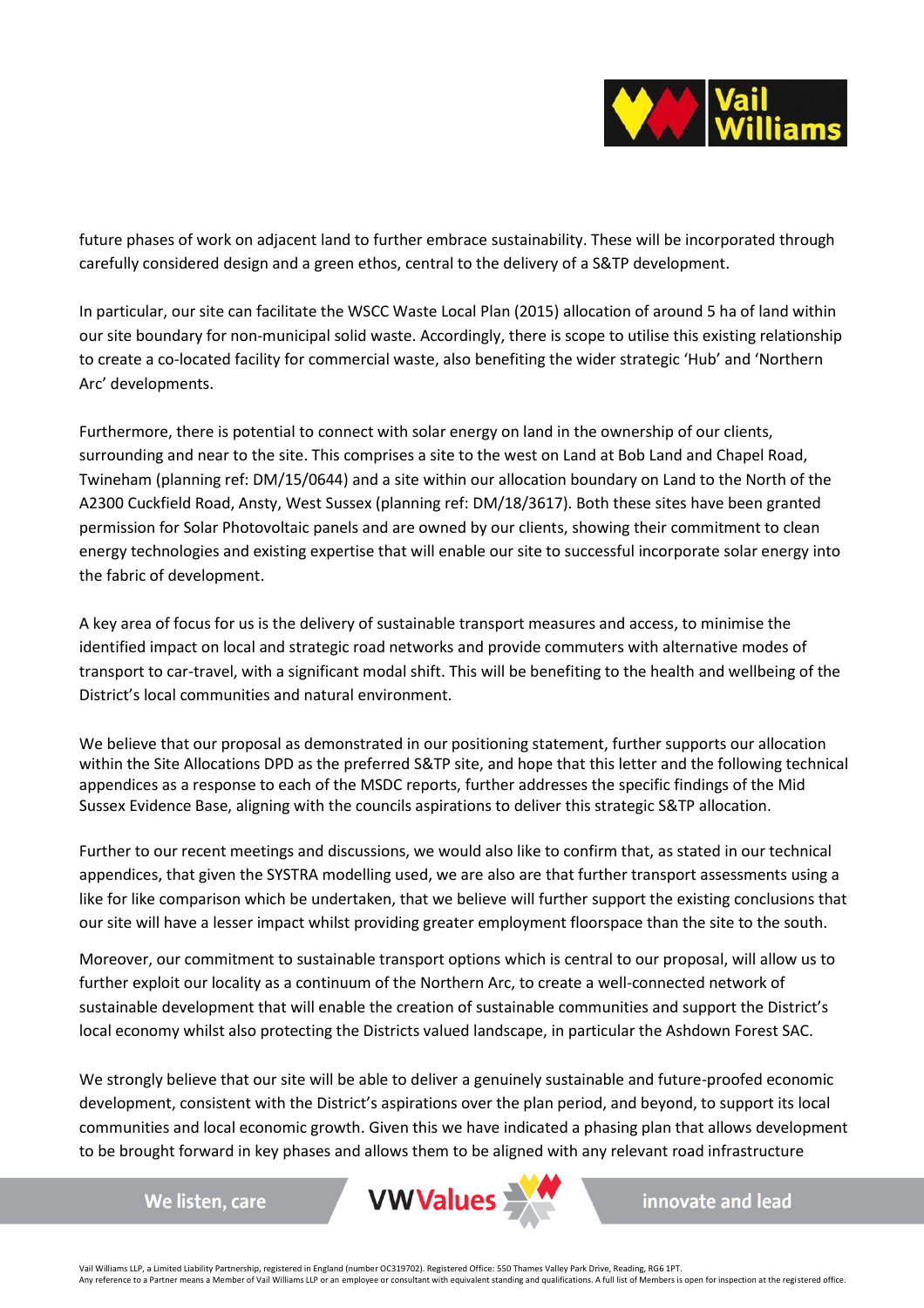

requirements needed. In this regard our phasing looks to deliver the 1million sq ft within the plan period with additional land in phases 4 & 5 being able to be outside the plan period, if required to support key infrastructure delivery.

We are grateful for the opportunity to comment on the site allocation DPD and the supporting design guide in the following appendices and should you have any further questions regarding our site's suitability and its unique opportunity, please do not hesitate to contact us.

Yours sincerely

Suzanne Holloway BA (Hons) BTP MRTPI Partner For and on behalf of Vail Williams LLP Mob: 0779 693 8554 Email: sholloway@vailwilliams.com

We listen, care

# **Technical response to MSDC documents and site allocations DPD.**

# **1. Response to the MSDC Sustainability Appraisal (Incorporating Strategic Environmental Assessment)**

- 1.1 Paragraph 1.53 of the Site Allocations DPD Sustainability Appraisal (SA) states that "both sites are of a similar size, approximately 50ha and propose comparable levels of employment" and therefore, both sites are considered as Reasonable Alternatives for assessment. However, the Proformas submitted for the 'Call for Sites' show that the northern site is 49 hectares whereas the site to the south is 37 hectares and therefore, would likely propose comparably less employment floorspace than the northern site.
- 1.2 The SA concludes that whilst both sites perform similarly in regard to employment opportunities, the site to the north performs more positively in terms of environmental sustainability objectives specifically relating to flood risk, ancient woodland and highways.
- 1.3 Transport presents the most significant disparity in terms of the SA, highlighting that our site is anticipated to have less impact on junction capacity compared to the southern site. In



innovate and lead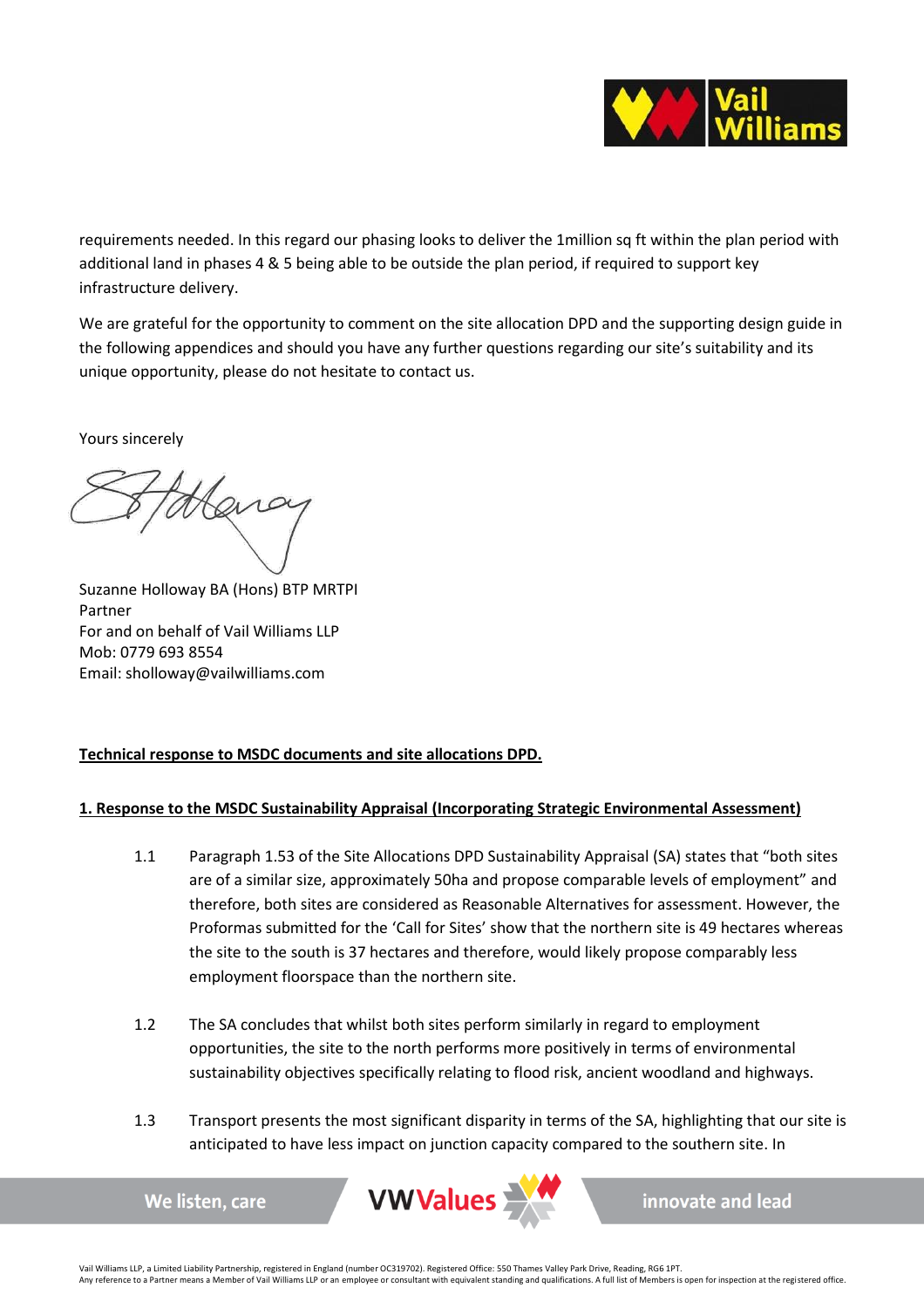

addition, the proposed access arrangements for the northern site are more favourable due to a less harmful impact on the A2300 traffic flow.

1.4 The SA concluded that, in sustainability terms, our site to the north performs more positively than the site to the south, against the 16 assessment objectives identified on pages 32-35 of the SA. These 16 objectives are detailed below to illustrate how we have approached each of these objectives in our proposal, to overcome some of the issues and challenges identified within the District over the plan period. These objectives align with our concept strategy to enable the delivery of a sustainable development based on social, environmental and economic priorities.

### **Housing –** *No impact or neutral impact on sustainability objective*

1.5 The first objective is **'Housing'** which aims to ensure that everyone in the District has the opportunity to live in a home suitable for their needs and which they can afford. Whilst there is no direct action here, we acknowledge the housing proposed on the nearby Northern Arc strategic allocation and consider this an important material consideration for our site to establish a relationship with local residents and contribute to meeting local employment need. Our position, north of the A2300 is advantageous for connectivity with the Northern Arc site, enabling sustainable and safe accessibility for pedestrians and cyclists.

### **Health -** *No impact or neutral impact on sustainability objective*

1.6 The second objective is **'Health'** which seeks to improve the access to health, leisure and open space facilities and reduce inequalities in health. Again, there is no direct correlation for our site albeit, our proposal seeks to promote sustainable travel modes through pedestrian and cycle routes; this will encourage healthier lifestyles for users of the site and local residents. Again, with adjacent residential properties and the provision of support facilities such as a creche, we can ensure a sustainable development that enhances wellbeing to its local employees, reducing commuting, and enhancing the local natural features to provide pocket parks and green links.

### **Education –** *Positive impact on sustainability objective*

1.7 The third objective is '**Education'** which seeks to maintain and improve the opportunities for everyone to acquire the skills needed to find and remain in work and improve access to educational facilities. Both sites scored positively on this objective given the proposed links to educational establishments which will improve employment opportunity post-education. We believe our commitment to work with Universities and Higher Education establishments to enable skilled and graduate work placed positions within the S&TP will support a much need skills gap, alongside critical partnering with commerce and education providers.

We listen, care

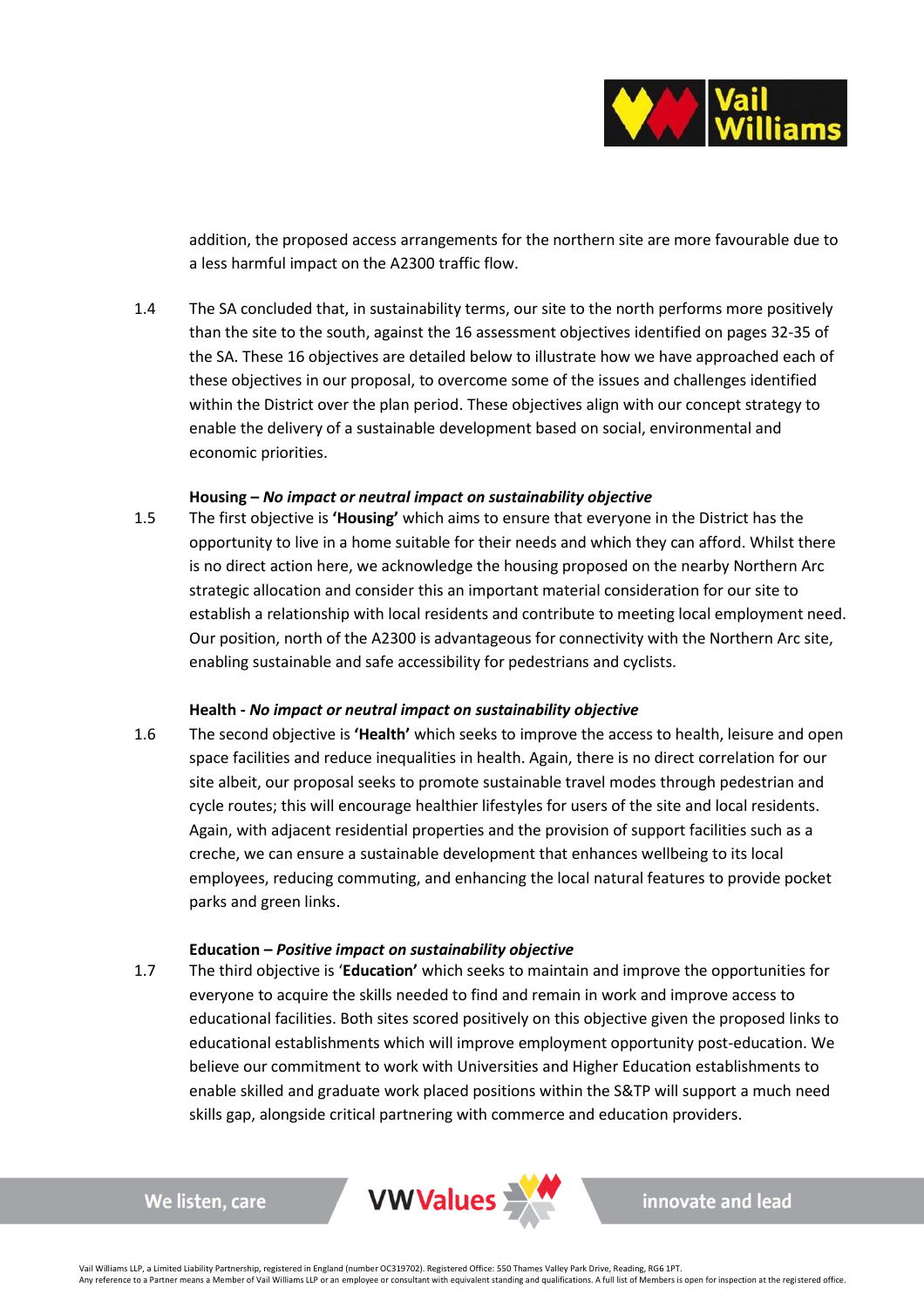

### **Retail -** *Positive impact on sustainability objective*

1.8 The fourth objective **'Retail'** seeks to improve access to retail and community facilities. Again, both sites scored positively on this objective due to opportunity for small-scale retail and community facility provisions on-site, as an ancillary use to employees and local residents. Our proposal recognises the location of the site and the scale of proposed development and supports provisions for small scale facilities to complement the needs of the employees without competing with local retail facilities and town centres.

### **Communities -** *Positive impact on sustainability objective*

1.9 The fifth objective **'Communities'** aims to create safe and crime resistant communities, and encourage social cohesion, reducing inequality. In addition, this objective promotes integration with existing towns and villages whilst retaining separate identities. Our site scores positively on this objective due to our connection with the Northern Arc strategic site. A key theme in our proposed concept is 'connectivity' illustrating our ability to develop upon existing rights of ways with the surrounding areas. This includes pedestrian and cycle connection with the Northern Arc and Hub development to the south west, Bolney Industrial Estate to the east as well as sustainable bus and train connection to Burges Hill town centre and beyond. This further enhances our opportunities over the site to the south, by virtue of our connectivity and accessibility.

### **Flood risk –** *Negative impact on sustainability objective*

1.10 **'Flood Risk'** as objective six aims to ensure that development does not take place in areas of flood risk, or where it may cause flooding elsewhere (taking into account and aiming to reduce the potential impact of climate change), to minimise the detrimental impact of flood events on public wellbeing, the economy and environment (SEA). Whilst there is a negative scoring for both sites by default of areas of flood zone 2/3 within both sites' boundaries, the southern site is scored as significantly negative as it presents a higher risk of flooding than the northern site. However, we acknowledge that the northern boundary of our site is a flood risk area and therefore, our proposal encompasses mitigation strategies to alleviate such risk. Our consultants have undertaken further work to support our proposal and this is submitted in full as part of our supporting evidence base for this representation.

### **Land Use -** *Negative impact on sustainability objective*

1.11 The **'Land Use'** objective 7, seeks to improve efficiency in land use through the re-use of previously developed land and existing buildings, including re-use of materials from buildings, and encourage urban renaissance. Whilst, this objective presents inherent difficulties for both sites which propose development on greenfield land development, the site to the north also includes potential areas of brownfield sites within the wider area that could be included as the site develops, reusing the Westbourne Motor site which is within our client's ownership. In addition, given the nature of development there is significant opportunity to offset the impact

We listen, care

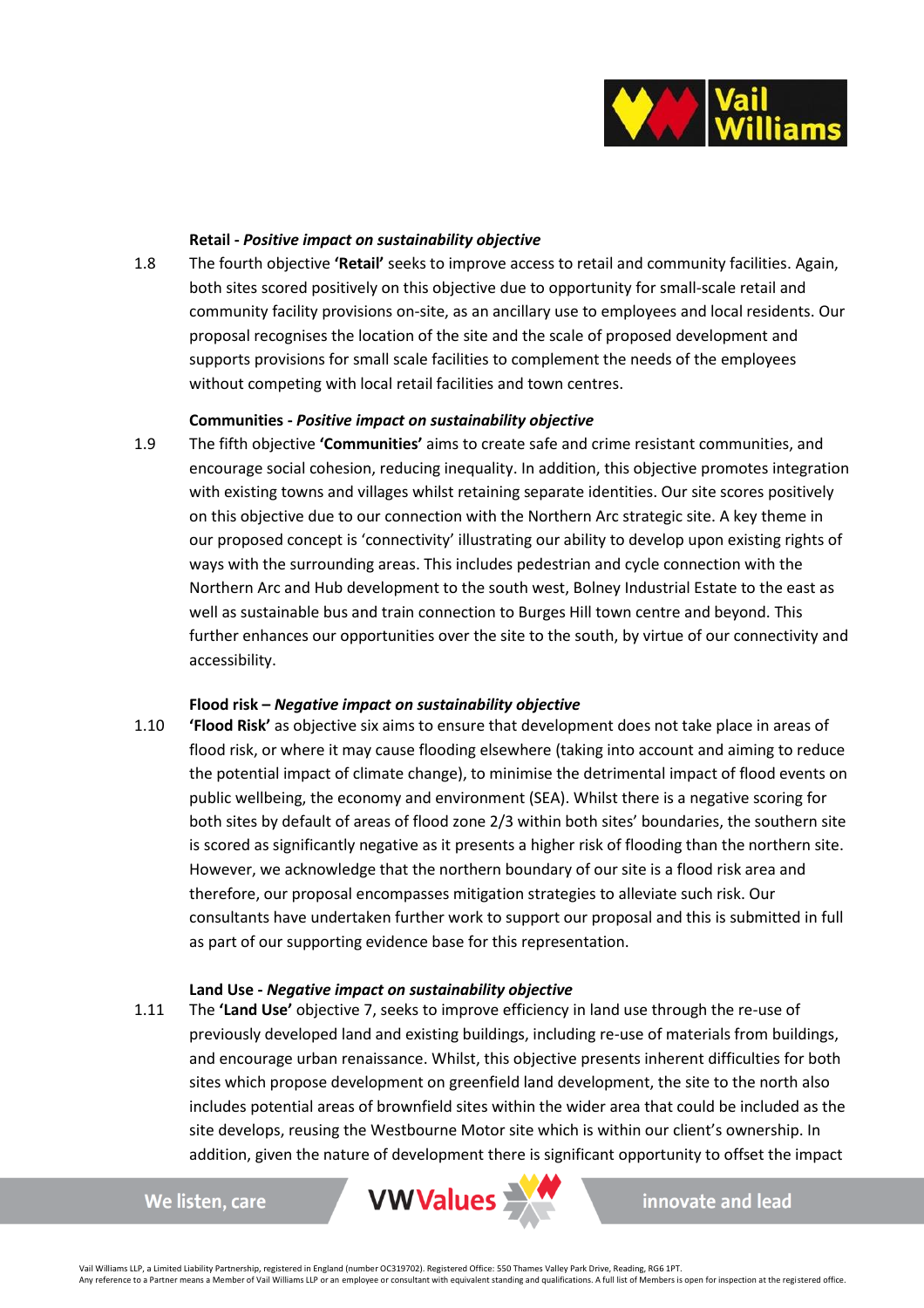

of greenfield development through carefully considered and innovative design, layout and landscaping, whilst recognising that the land is of low agricultural grade (CW to confirm). Further consideration of how the site can utilise its location adjacent to the water treatment works, the adjacent solar farms and existing uses, as well as the current waste allocation, also offers further scope to re-use and recycle building materials.

### **Biodiversity -** *Negative impact on sustainability objective*

- 1.12 The eighth objective is **'Biodiversity'** with seeks to conserve and enhance the District's biodiversity (SEA). Our site scored negatively again due to greenfield location and therefore requires appropriate mitigation. However, it presents less impact on biodiversity than the southern site which scored significantly negative due to having Ancient woodland within the site which further restricts development potential, requiring a 15m buffer for development. Our proposal adopts a green ethos into the core of design to enhance biodiversity on site and retain where possible and enhance the sites natural resources and characteristics, especially with regard to its green heart, green infrastructure and use of the watercourse as a positive ecological feature.
- 1.13 In addition, careful consideration has been given to minimise impact on Ashdown Forest SAC through the integration of sustainable travel options to reduce where possible, additional cartravel in the vicinity of Ashdown Forest as a result of commuting and commercial vehicles associated with the S&TP. Further information will be available from our supporting air quality assessment undertaken by RPS as part of a hybrid planning application. This will include a detailed assessment of air quality impacts on the various ecological receptors in both the construction and operational phase of development and include effects from construction dust, construction-vehicle exhaust emissions as well as traffic generation from the built development.

### **Countryside -** *Negative impact on sustainability objective*

1.14 The ninth objective is **'Countryside'** which seeks to protect, enhance and make accessible for enjoyment, the District's countryside and ensure no harm to protected landscapes (SEA). Both sites score negatively again as a result of the significant development proposed on greenfield land. Accordingly, ensuring the appropriate mitigation is implemented is crucial to minimise impact the landscape and setting. We have demonstrated through a Land and Visual Impact Assessment produced by Pegasus, that our sites typography limits views onto and surrounding the site for up to 5 storey buildings without mitigation. However, our proposal does not exceed 4 storeys and carefully incorporates landscaping detail which would further mitigate impact on landscape and visual setting of development. Our allocation would also ensure that the "gap" between the existing and emerging development at the Northern Arc and Bolney

```
We listen, care
```
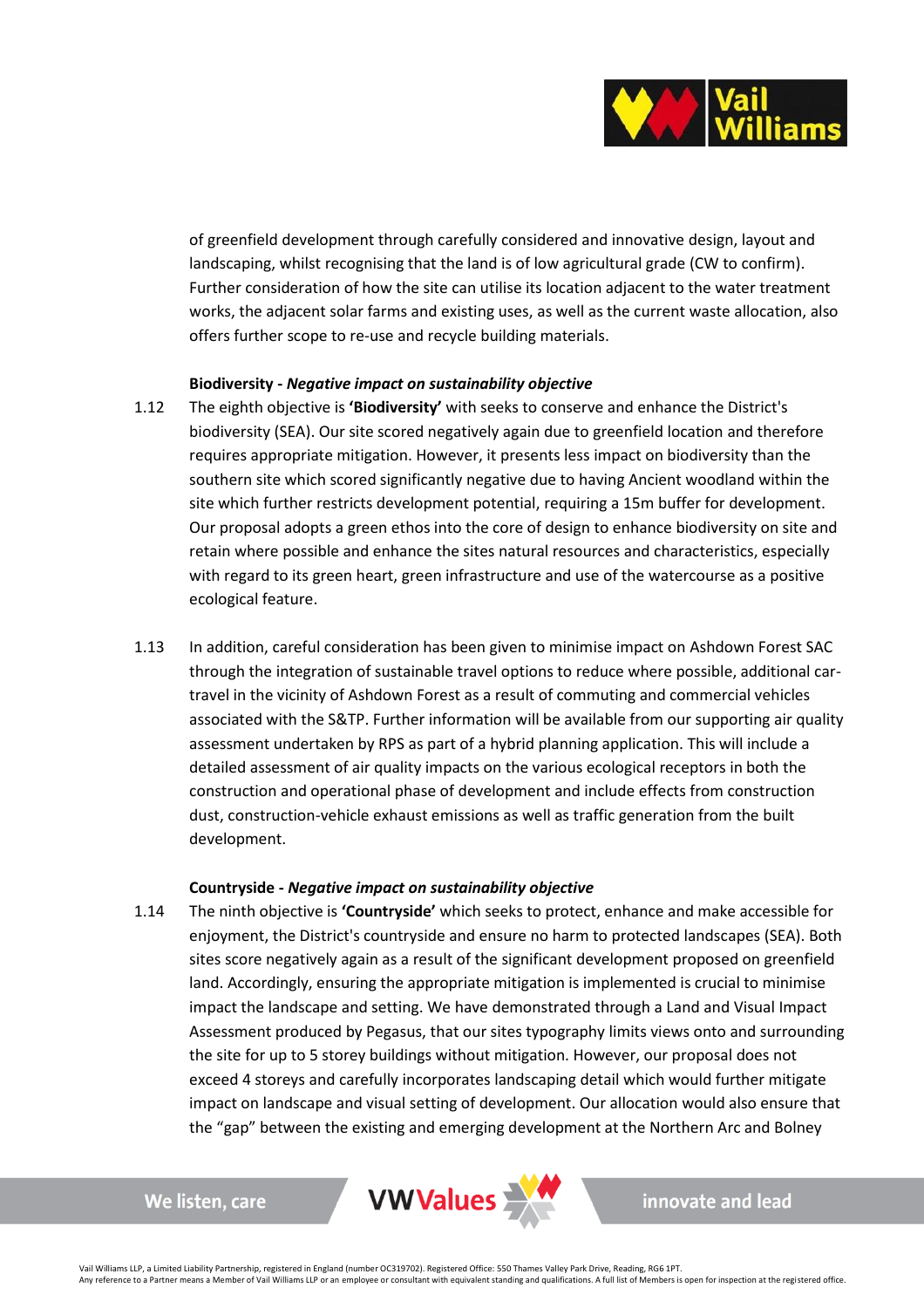

Industrial Park is utilised retaining the open character of the land to the South, where less development surrounds the site.

### **Historic -** *No impact or neutral impact on sustainability objective*

1.15 The tenth objective is '**Historic**' which aims to protect, enhance and make accessible for enjoyment, the District's historic environment (SEA). Given that there are no listed buildings or Conservation Areas within or near to our site, no impact is expected.

### **Transport** *– Uncertain or unknown impact on sustainability objective*

1.16 The eleventh objective is **'Transport'** which aims to reduce road congestion and pollution levels by improving travel choice, and reducing the need for travel by car, thereby reducing the level of greenhouse gases from private cars and their impact on climate change (SEA). This is a key objective for ensuring the sustainability of the S&TP allocation, given the scale and nature of development proposed. We have undertaken extensive work to ensure that our site is sustainable both in terms of accessibility, road capacity and travel options. This is further outlined in our positioning document and supporting report by Connect Consultants. This is to ensure that we delivery on the District Plan's aspiration to enable local employment and reduce the need for single use car commuting as well as minimise impact on local air quality and travel times.

### **Energy & Waste –** *Positive impact on the sustainability objective*

1.17 The twelfth objective is **'Energy/Waste'** which seeks to increase energy efficiency and the proportion of energy generated from renewable sources in the District, utilise sustainably produced and local products in new developments where possible, and reduce waste generation and disposal. Our site scored positively for this objective as a result of opportunities available to utilise solar energy. In addition to this, there is scope to explore connections with the neighbouring Southern Water operations as well as the Waste Allocation on our site. Given our clients existing delivery experience and land ownership, we consider that the scope to explore renewable energy and waste schemes is significantly more positive than any alternative site, as detailed in our positioning statement.

### **Water -** *Uncertain or unknown impact on sustainability objective*

1.18 **'Water'** Objective 14 seeks to maintain and improve the water quality of the District's watercourses and aquifers, and to achieve sustainable water resources management (SEA). The scoring for this objective is uncertain at this stage as although water usage will increase as a result of development, there is scope to address and incorporate measures to minimise impact. Our proposal incorporates a strategy to increase water efficiency and water management, as considered further in Bradbrooks report. The neutral impact on flood risk and

```
VWValues
```
We listen, care

innovate and lead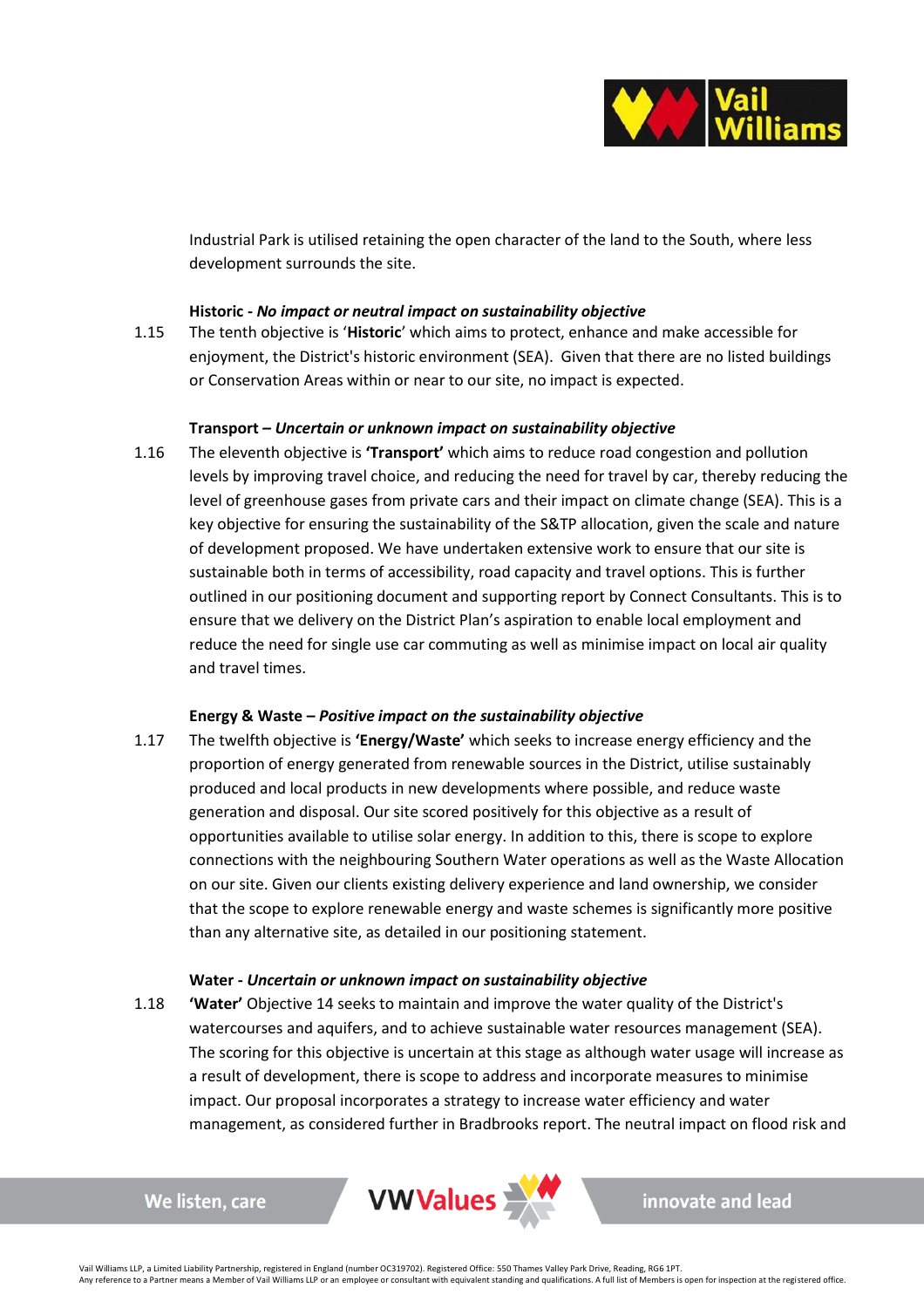

maintenance of the watercourse to the north should also be considered further under this objective.

# **Regeneration -** *Significant positive impact on the sustainability objective*

1.19 Objective 14 **'Regeneration'** seeks to encourage the regeneration and prosperity of the District's existing Town Centres and support the viability and vitality of village and neighbourhood centres. Both sites score equally positively for this objective. However, the provision of the S&TP in principle and the alignment with the strategic development adjacent to our site, would increase opportunities for connectivity for local employees and existing and emerging facilities.

### **Employment -** *Significant positive impact on the sustainability objective*

1.20 Objective 15 **'Employment'** aims to ensure high and stable levels of employment so everyone can benefit from the economic growth of the District. Both sites score equally positively for this objective. However, we propose a higher total amount of floorspace for employment use and are well-located as a continuum of the Northern Arc allocation. Therefore, we consider our site to presents greater scope for increasing local employment levels for Mid Sussex residents in particular, in areas of high-skilled employment which is a key aspiration of the District Plan.

# **Economic Growth -** *Significant positive impact on the sustainability objective*

1.21 The sixteenth objective is **'Economic growth'** which seeks to sustain economic growth and competitiveness across the District, protect existing employment space, and to provide opportunities for people to live and work within their communities therefore, reducing the need for out-commuting. Both sites score equally positively for this objective. However, with our site demonstrating the net increase in 1.4 million sqft of employment floorspace, and therefore a higher job ratio, as well as scope for new, innovative businesses within the District, we believe our site provides greater certainty for the significant contribution to the economic growth within the District over the plan period.

### **Sustainability Assessment Summary**

We listen, care

1.22 In summary, the northern site scores the same as the southern site in housing, health, education, retail, land use, countryside, historic, water, regeneration, employment and economic growth objectives. Moreover, the northern site scores more positively than the southern site in communities, flood risk, biodiversity, transport and energy/waste objectives. However, the southern site does not score more positively than our site to the north in any of the objectives.



innovate and lead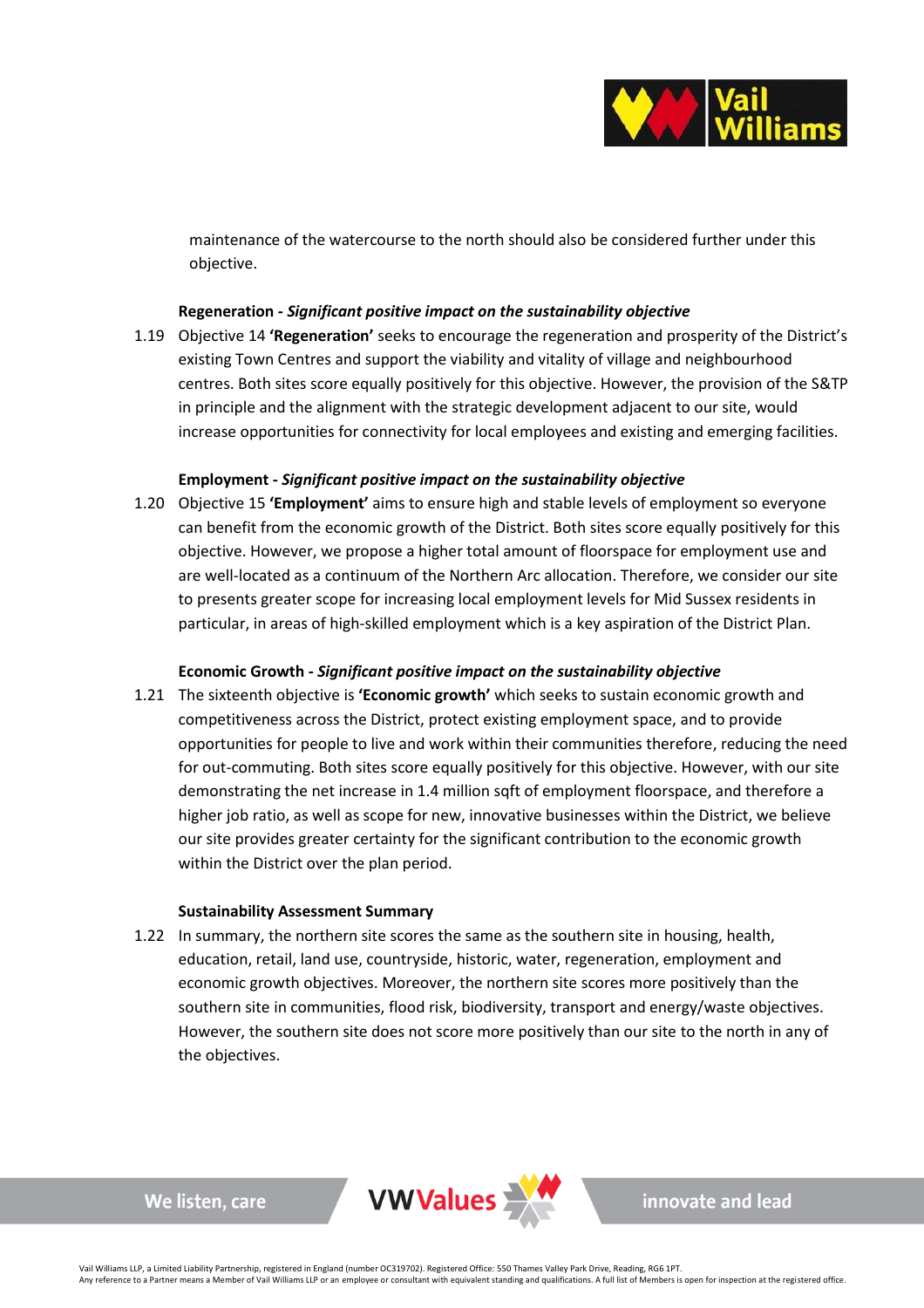

- 1.23 In addition, our site proposes a higher level of employment footprint on a larger site area. Therefore, we consider that our site presents a more positive impact on employment and economic growth objectives, especially given that our site presents a more positive impact also on environmental objectives, comparative to the southern site.
- 1.24 Therefore, our ability to provide a development which is able to deliver on economic growth and employment whilst also conserving and enhancing our environment, is a significant advantage that will support sustainable communities in the District. This considers the compatibility of the SA objectives as outlined in paragraphs 5.7-5.9 of the SA, further supporting our proposals ability to achieve a planning balance in minimising environmental impact and delivering on economic growth. We therefore consider that given the justification above the SA scoring that differentiates the sites should be considered further for the regulation 19 stage.

### **Response to the MSDC Site Selection Paper 4: Employment**

### **Science Park**

2.1. The Site Selection Paper 4: Employment (SSP4) considers both sites against a set of site selection criteria. As outlined in table 7 of the SSP4 (pg.13) below, the three key areas where our site surpassed the site to the south were flood risk, ancient woodland and highways, albeit the differences were marginal at this stage by virtue of the two sites close proximity.

| <b>Site Selection Criteria</b> | <b>Difference</b>                                                                                                                                                                                                                                                                                                                                                                                                                                            |
|--------------------------------|--------------------------------------------------------------------------------------------------------------------------------------------------------------------------------------------------------------------------------------------------------------------------------------------------------------------------------------------------------------------------------------------------------------------------------------------------------------|
| 2 - Flood Risk                 | The southern option (site 801) contains an area of flood zone 2/3<br>running along the southern boundary. There is a significant section<br>in the western part of the site which may impact on any proposed<br>access from Pookebourne Lane.<br>The northern option (site 949) contains an area of flood zone 2/3<br>running along the northern boundary but no other areas of flood<br>risk within the site boundary.                                      |
| 3 - Ancient Woodland           | The southern option (site 801) contains a large area of ancient<br>woodland in the south-eastern corner, development would need to<br>avoid this area and not take place within 15m of it.<br>The northern option (site 949) is not affected by ancient woodland.                                                                                                                                                                                            |
| $10 -$ Highways                | The Mid Sussex Transport Model (2019 Update) tested each<br>scheme individually (Scenarios 2 and 3). The modelling concluded<br>that there are fewer instances of 'severe' impact on junctions for<br>the northern option (11), compared to the southern option (12),<br>prior to any mitigation. This is despite the northern option<br>proposing more growth within the plan period than the southern<br>option due to their different phasing strategies. |

Table 7: Science and Technology Park - Site Selection Criteria Conclusions

2.2. This identifies the most significant disparity between both sites as 'impact on junction capacity'.



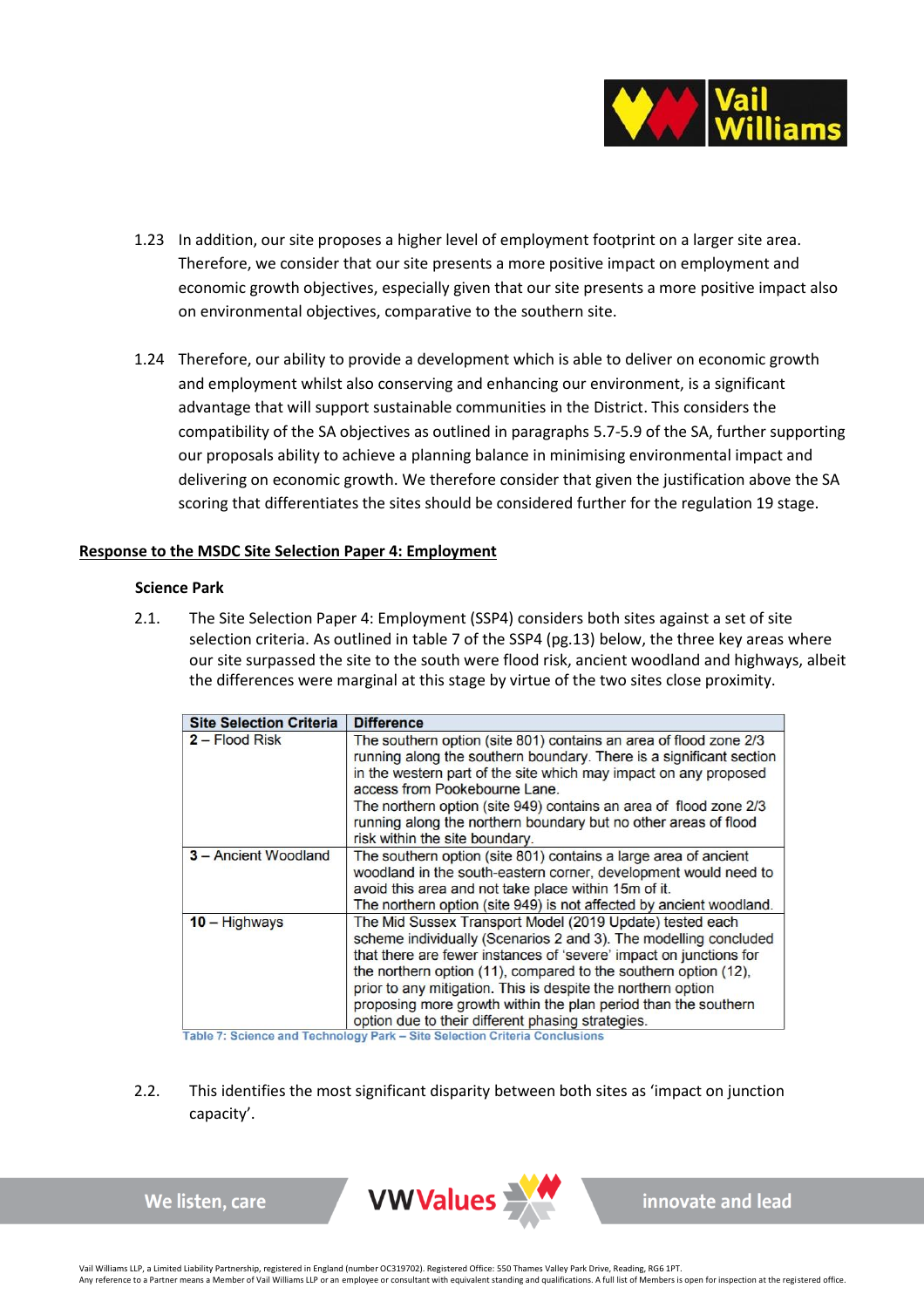

- 2.3 Due to the marginal difference identified in the initial assessment, additional information was requested to inform the decision process for the most suitable site. This further supports our site as the preferred option for this allocation, including 14 criteria as identified in paragraph 5.14 of the SSP4 and summarised in Appendix 2 of the SSP4.
- 2.4 The overall conclusion reached in the SSP4 on the S&TP was that our site to the North of the A2300 was the preferred allocation. Paragraph 5.41. of the SSP4 highlights highway capacity and access, connectivity with the Northern Arc, and the deliverability of the site due to ownership, as the key distinctions that set our site above the southern site. These are summarised below and on pages 15-17 of the SSP4:

# **Transport**

- Site to the north proposed upgrades to the existing Cuckfield Road junction whereas the site to the south proposes creating a new junction on the A2300 which may disrupt traffic flow and cause delay
- Land required to delivery proposed access arrangements for the north site, is owned by the client and therefore, is deliverable
- Mid Sussex Transport Model shows lesser impact for the north site in terms of impact on highways and junction capacity

# **Connectivity**

- Co-location of the northern S&T park and Northern Arc scheme which proposed 3,500 homes provides greater opportunity and sustainable connections including safe pedestrian and cycle links
- Northern site provides greater opportunity to extend links into Bolney Grange Business Park
- These comprehensive links to housing growth and employment lad better reflects the District Plan objectives and support sustainable transport links

# Other Matters

We listen, care

- The level of detail provided in Masterplanning helps to show the opportunities and weaknesses of a site
- Northern site master plan sets out the sites ability to respond to challenges and make the most of opportunities including the demonstrating mitigation for environmental constraints which are significant for the quantum of development proposed for a S&T park development
- In addition, northern site master plan proposes a location of flagship building to respect landscape and setting whilst being prominent and visible, and sets out potential phasing strategy; this information not yet available for southern site proposal
- 2.5 The key differences which remain following the additional information, were on matters of transport and connectivity. These are discussed in more detail in the following sections with

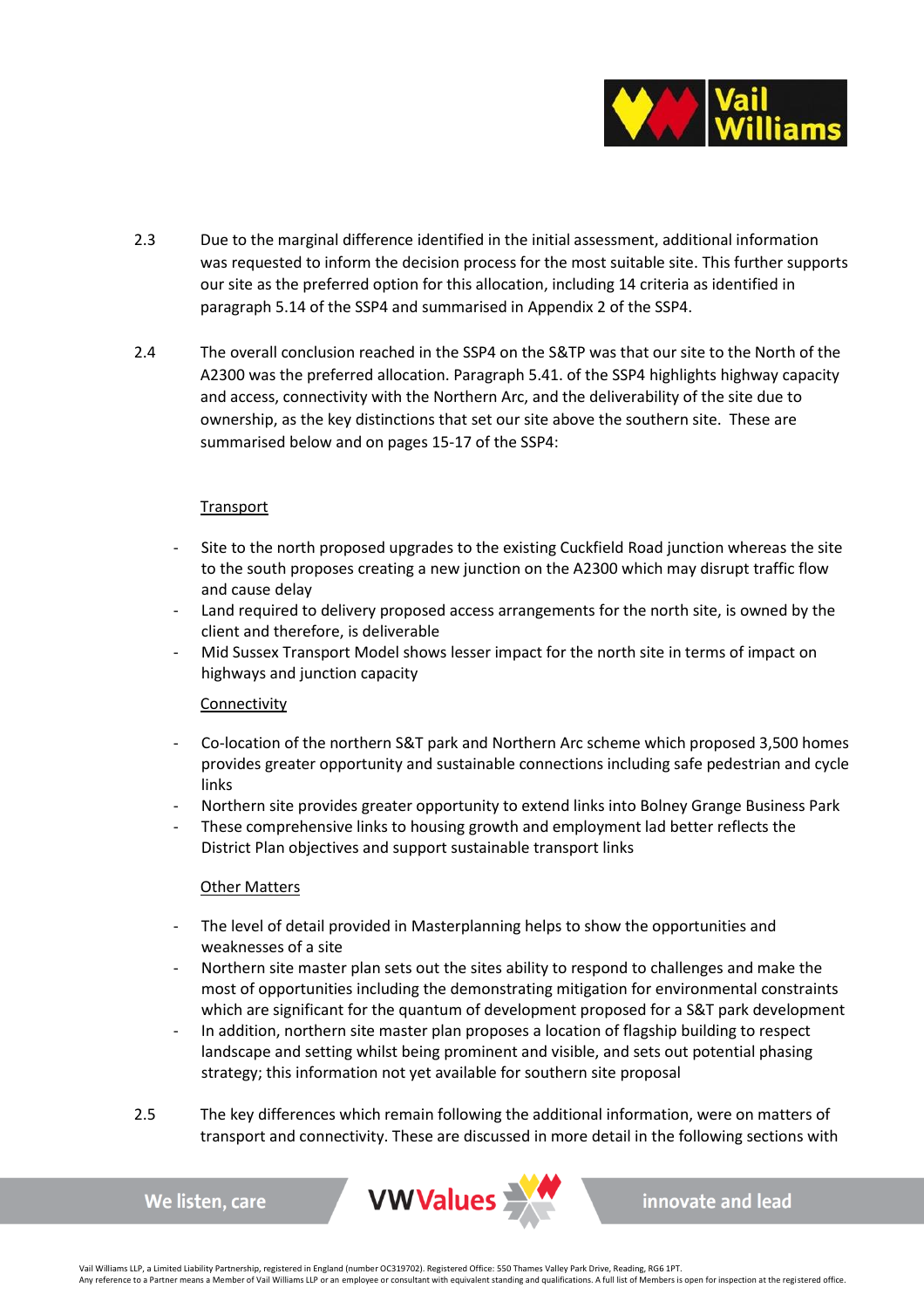

specific reference to the relevant DPD polices and supporting evidence base as well as further, more detailed evidence supporting the Council's decision to allocate the site to the north of the A3200.

- 2.6 Paragraph 5.44. of SSP4 states: *"The conclusion reached is a marginal one, however the distinction in transport terms is a key determining factor. Whilst the southern site option is not proposed for allocation at this time, it is not ruled out indefinitely and may therefore be revisited should the need/demand for more employment land in this location be required in the future (for instance, during the District Plan review or other subsequent reviews)"*
- 2.7 Whilst it is acknowledged that the initial assessment for the northern and southern site does not appear to identify huge disparities, we believe there are some key distinctions drawn from the supporting evidence base for this site selection, that validates our site as the preferred option.
- 2.8 Our more detailed response above to the SA, and our more detailed evidence base to be submitted to support this representation, as well as our positioning document therefore, address further why our site is considered to be more suitable for the S&TP allocation, over the southern site and endorses the MSDC decision to cite the northern site as its Preferred Location.

# **Employment allocations**

- 2.9 In addition to the strategic allocation of the S&TP for over 1,000,000 sqft of floorspace, the SSP4 assesses site allocation options for the provision of an additional 10-15ha of employment land over the plan period.
- 2.10 This includes a cluster of sites to the north of the A2300 and immediately adjacent to our site which have been identified as new employment allocations. The allocation of these sites presents further localised development surrounding our site that could provide opportunity to further enhance employment provisions. These sites are:
	- Undeveloped land (south) at Bolney Garage Business Park, Stairbridge Ln, Bolney Grange, which is a 0.6 ha site (SHELAA ref 906)
	- Undeveloped land (east) at Bolney Grange Business Park, Stairbridge Ln, Bolney Garage, which is a 0.2 ha site (SHELAA ref 907)
	- Land at Stairbridge Lane (South of Bolney Grange), Bolney which is a 5.5ha site (SHELAA ref 24)
	- Extension (east) at Bolney Grange Business Park, Stairbridge Lane, Bolney, which is a 0.7ha site (SHELLA ref 931)
- 2.11 These sites are allocated in the draft DPD Policy SA5: Land at Bolney Grange Business Park as a total developable area of 7ha. However, the map accompanying this policy does not appear

We listen, care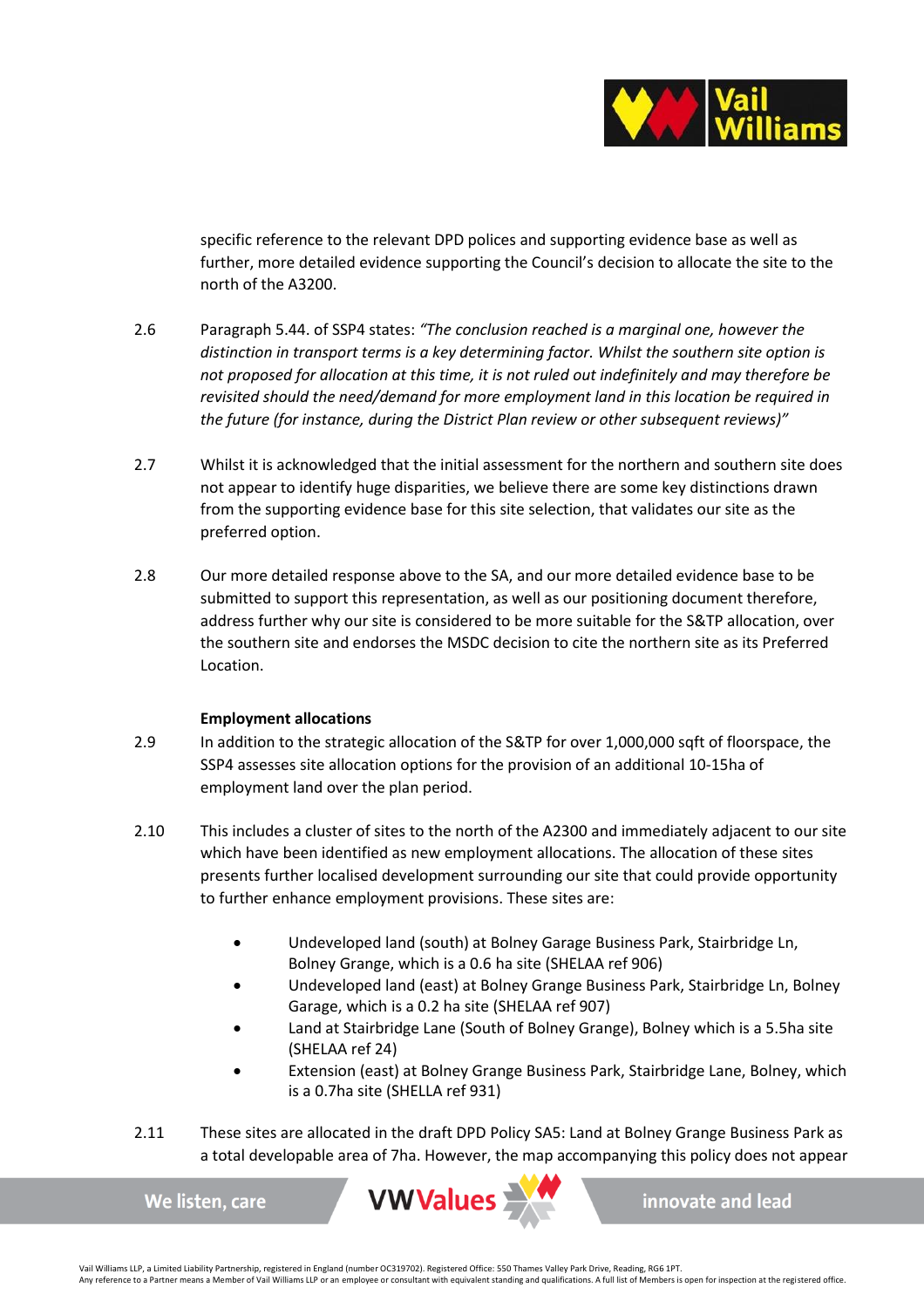

to include all four site areas therefore, we request for Regulation 19 that there is further clarification on this to ensure the proposed site boundaries re clearly identified.

2.12 However, we see the addition allocation also further strengthens the role, opportunity and connectivity of the site to the North of the A2300.



# **3 Response to the SYSTRA Mid Sussex Transport Study**

- 3.1 To support the Site Allocations DPD, Mid Sussex District Council commissioned SYSTRA to run a strategic highway model to inform and update the Mid Sussex Transport Study (MSTS).
- 3.2 Connect Consultants has undertaken a review of the MSTS modelling evidence base, and has prepared a Technical Note which outlines the findings of the review, and which provides further evidence in support of the Project Newton site as the preferred location for the S&TP.
- 3.3 The Connect Consultants Technical Note (12th November 2019) is submitted in conjunction with this letter; it is summarised in the following paragraphs.

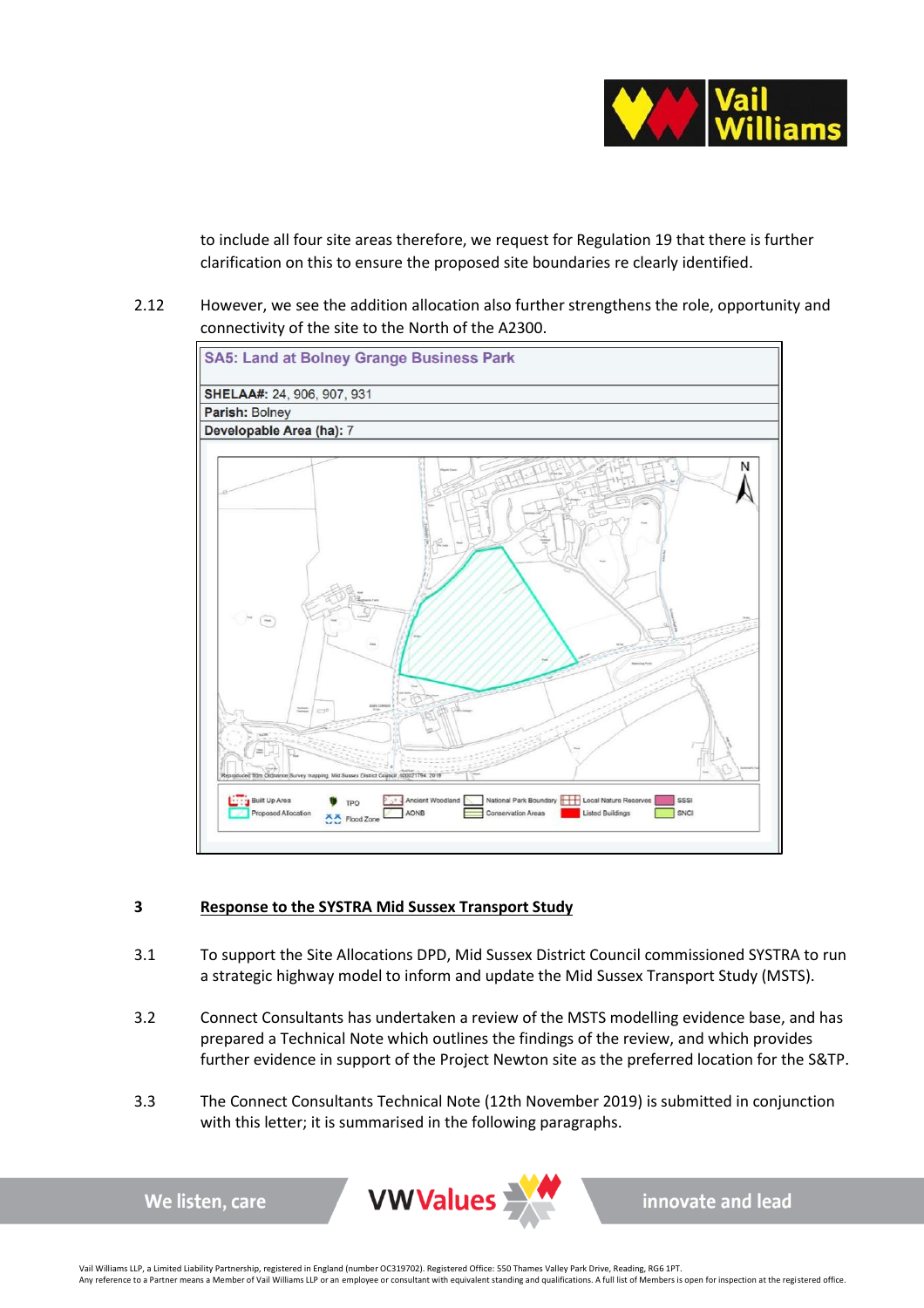

3.4 A total of eight future development scenarios were tested against a 2031 Reference Case Scenario including up-to-date highway infrastructure and development commitments and background growth, acting as a baseline for assessing the impact of proposed site allocation development.

### **Selection of S&TP North Site compared to South Site**

- 3.5 Scenarios 2 and 3 of the MSTS were used for the comparative assessment of the northern and southern sites for the S&TP allocation, whereby the Project Newton site to the north of the A2300 is included in Scenario 2, and the site to the south of the A2300 is included in Scenario 3.
- 3.6 The MSTS focussed on Scenario 2c, which includes the upgrading of the A2300/Cuckfield Road roundabout to a 'hamburger' roundabout, which is one of the three proposed vehicular access options suggested in pre-application discussions between the Project Newton team and WSCC.
- 3.7 The scale and mix of uses of the S&TP differ between Scenario 2c and Scenario 3, with Scenario 2c assessing a larger quantum of S&TP development on the north site and Scenario 3 assessing a smaller quantum S&TP on the south site.
- 3.8 The south site is assessed with c.35-40% less traffic than the Project Newton site, but nonetheless the modelling results show that the Project Newton site (Scenario 2c) will have less traffic impact than the south site.
- 3.9 As the north and south site options were not assessed on a like-for-like basis, it is probable that the results of the traffic impact comparison are skewed in favour of the smaller development quantum of the south site, and it is therefore likely that a true like-for-like assessment would demonstrate that there is a greater difference between the two, in favour of the Project Newton site.
- 3.10 The Project Newton team has commissioned SYSTRA to undertake an additional round of strategic traffic modelling to include a more realistic like-for-like assessment, in which the two potential locations of the S&TP are compared using the same scale and mix of uses in both locations; the only difference being the sites' access arrangements and the associated difference in traffic distribution.
- 3.11 It is likely that the additional modelling will show a greater difference in traffic impact in favour of the Project Newton site.
- 3.12 Connect Consultants will prepare a Technical Note to set out the results of the like-for-like traffic impact comparison. It will also include a junction capacity assessment of the proposed Project Newton access junction.



We listen, care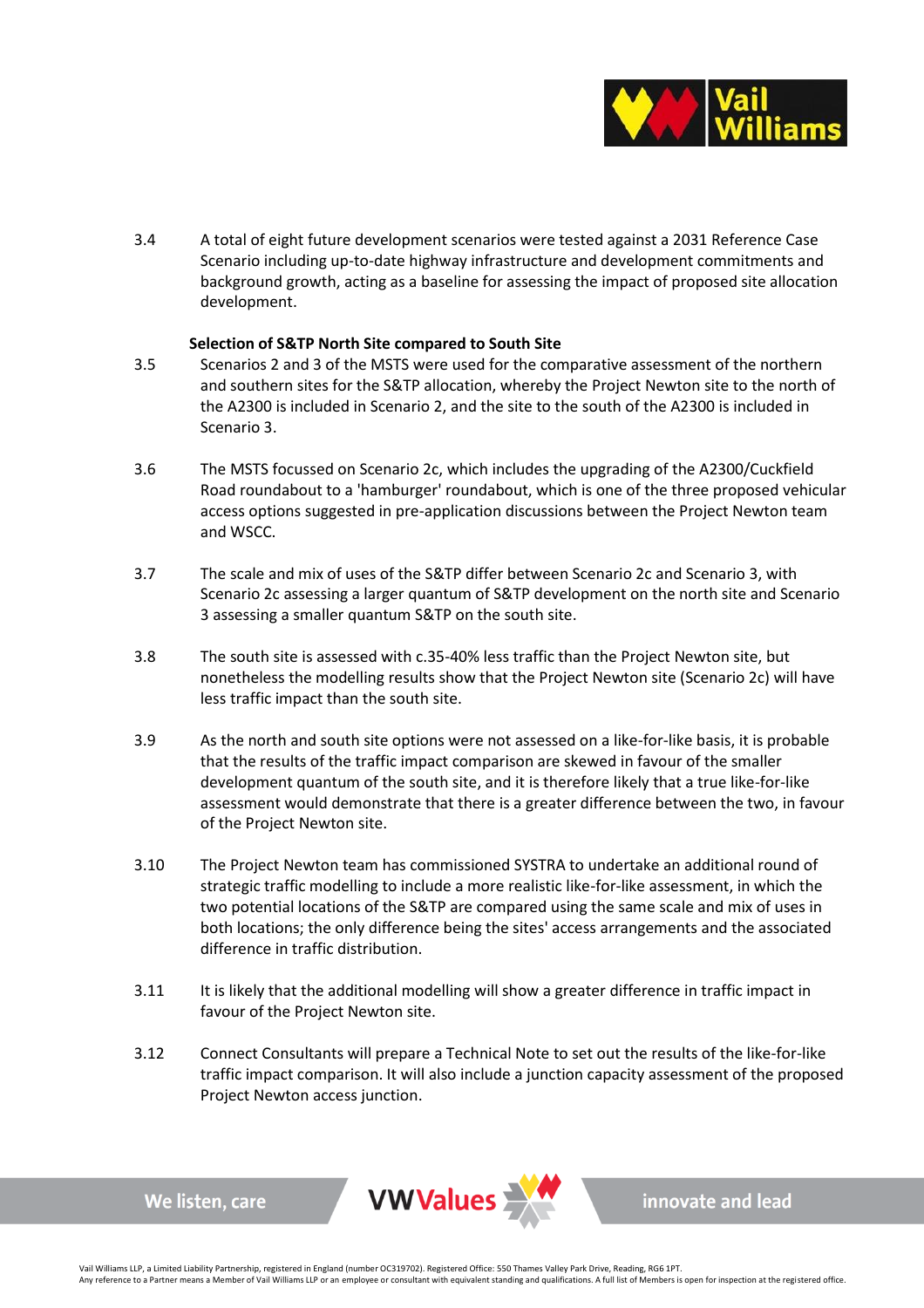

### **Assessment of the Refined Scenarios Incorporating the Project Newton Site**.

- 3.13 The MSTS Scenarios 7 and 8 represent the assessment of the refined, most up-to-date scenarios which have informed the Draft Site Allocations DPD. Both of these scenarios include the Project Newton site to the north of the A2300 as the preferred S&TP allocation.
- 3.14 Scenarios 7 and 8 are assessed initially without any traffic mitigation beyond the planned and committed improvements included in the Reference Case; an additional 'with mitigation' assessment has been undertaken of each of Scenarios 7 and 8, which tests the ability of various mitigation measures to remove 'severe' impacts at junctions.
- 3.15 The SYSTRA MSTS modelling report "Transport Impact of Scenarios 7 and 8" notes that without mitigation, both scenarios generate significant additional traffic, notably on the A2300 and surrounding roads, and the A23/A2300 junction.
- 3.16 This is attributed by SYSTRA to the traffic associated with the S&TP, and the recommendation is made by SYSTRA that mitigation measures should focus on the impact at the A23 / A2300 junction.
- 3.17 The results of the 'with mitigation' assessment show that 'severe' impacts are predicted at just two junctions, as opposed to eight junctions in the scenario without mitigation:
	- A272 / B2036, Ansty
	- A23 / A2300 southbound on-slip, Burgess Hill
- 3.18 SYSTRA notes that a 10% reduction in the predicted future traffic (i.e. 65 fewer) on the A23/A2300 southbound on-slip could remove the 'severe' impact, which is predicted predominantly in the PM peak hour.
- 3.19 The SYSTRA 'with mitigation' modelling assumes that there will be three sustainable mitigation measures associated with the S&TP, which will reduce predicted S&TP traffic by 3%.
- 3.20 The proposed Project Newton Sustainable Access Strategy is far broader than the three measures assumed in the modelling and will provide additional benefits to the wider population which would achieve a wider-reaching regional mode-shift than just the S&TP users.
- 3.21 By virtue of the site's proximity to the Northern Arc development, there will be a synergy between the public transport strategies for the two developments.
- 3.22 As such, it is entirely feasible that the 10% reduction of predicted future traffic using the A23 / A2300 southbound on-slip, as cited by SYSTRA, will be realised in the advent of the Project Newton S&TP.



We listen, care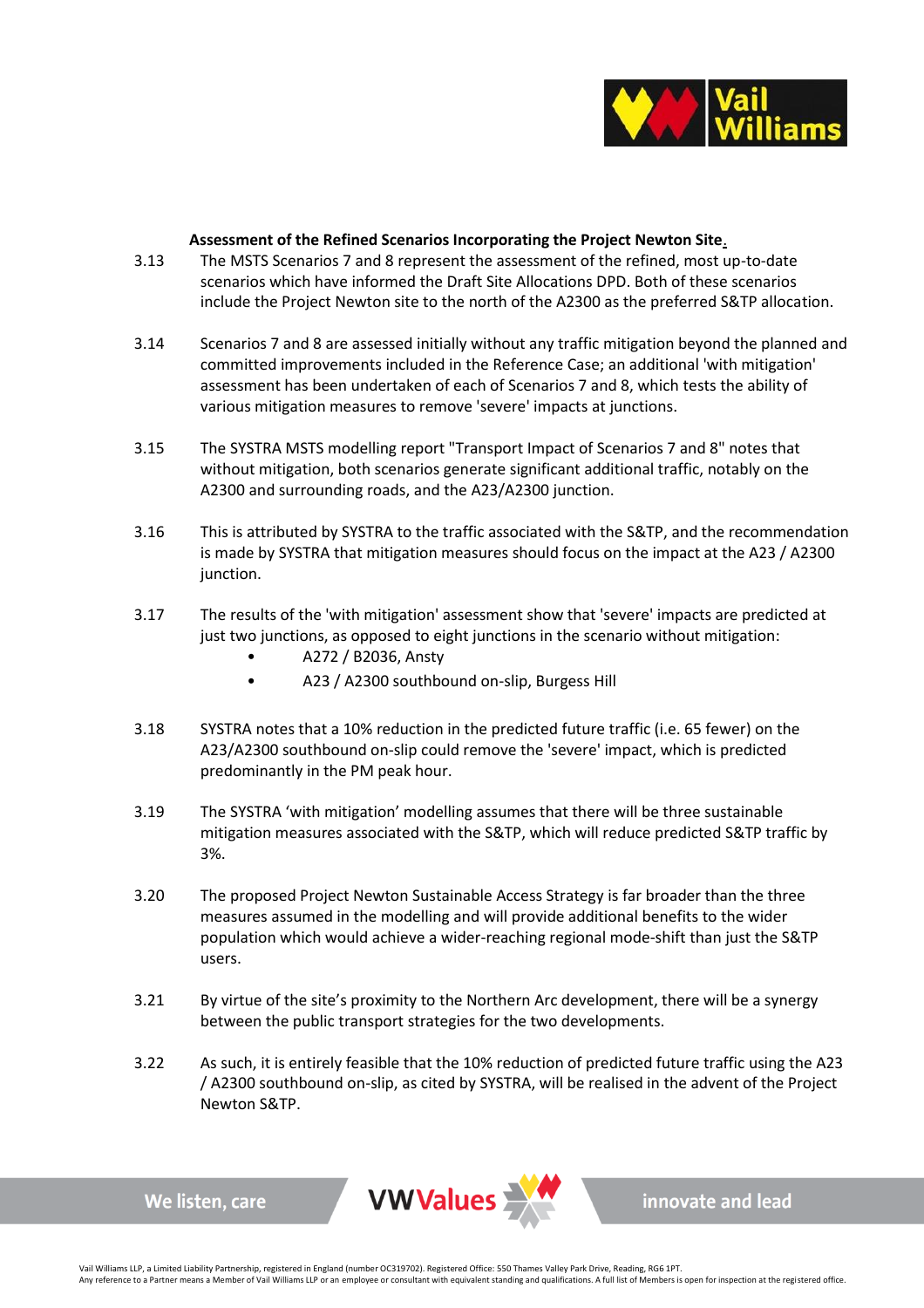

3.23 The Project Newton Phasing Strategy will incorporate flexibility in terms of scale and timing of each phase, in conjunction with traffic modelling and transport assessment, and through ongoing engagement with WSCC, Highways England, and local bus operators, to ensure that each phase can be acceptably accommodated and is appropriately mitigated.

# **4 Response to the Habitats Regulations Assessment (Footprint Ecology)**

- 4.1 The HRA produced by Footprint Ecology, in Table 2 'Screening for likely significant effects' of the Habitats Regulations Assessment (HRA) of the Mid Sussex Site Allocations identifies that the allocations for a Science and Technology Park will have a likely significant effect on air quality implications for Ashdown Forest Special Area of Conversation (SAC). This is because the proposed development is anticipated to create approx. 2,500 jobs which will likely increase traffic generation to and from the site. Whilst not within close proximity to Ashdown Forest SAC, a notable increase in traffic generation could impact on traffic volumes within the vicinity of the Ashdown Forest SAC as a result of commuting and commercial vehicles.
- 4.2 A Science and Technology Park development of this scale and nature is a significant creation of new employment floorspace and therefore, some traffic generation increase is inevitable. We have incorporated the appropriate mitigation measures and strategy into our proposal which will minimise the potential impact of additional traffic volumes in the vicinity of the Ashdown Forest SAC
- *4.3* Paragraph 6.2 of the HRA states: *"The screening for likely significant effects has not identified any individual policy issues that pose a risk to European sites, rather the screening has flagged that the overall quantum of development requires further detailed assessment to consider the implications of growth for Ashdown Forest SPA/SAC in terms of air quality and recreation pressure impacts. These topics are assessed in further detail in the appropriate assessment sections of this HRA report"*
- *4.4* Policy DP17 (Ashdown Forest SPA and SAC) of the District Plan seeks to prevent adverse effects on the Ashdown Forest from new development likely to have significant effect. The policy states that *"Large schemes proposed adjacent or close to the boundary of the 7km zone of influence may require mitigation for the SPA. Such proposals for development will be dealt with on a case-by-case basis".*



We listen, care

innovate and lead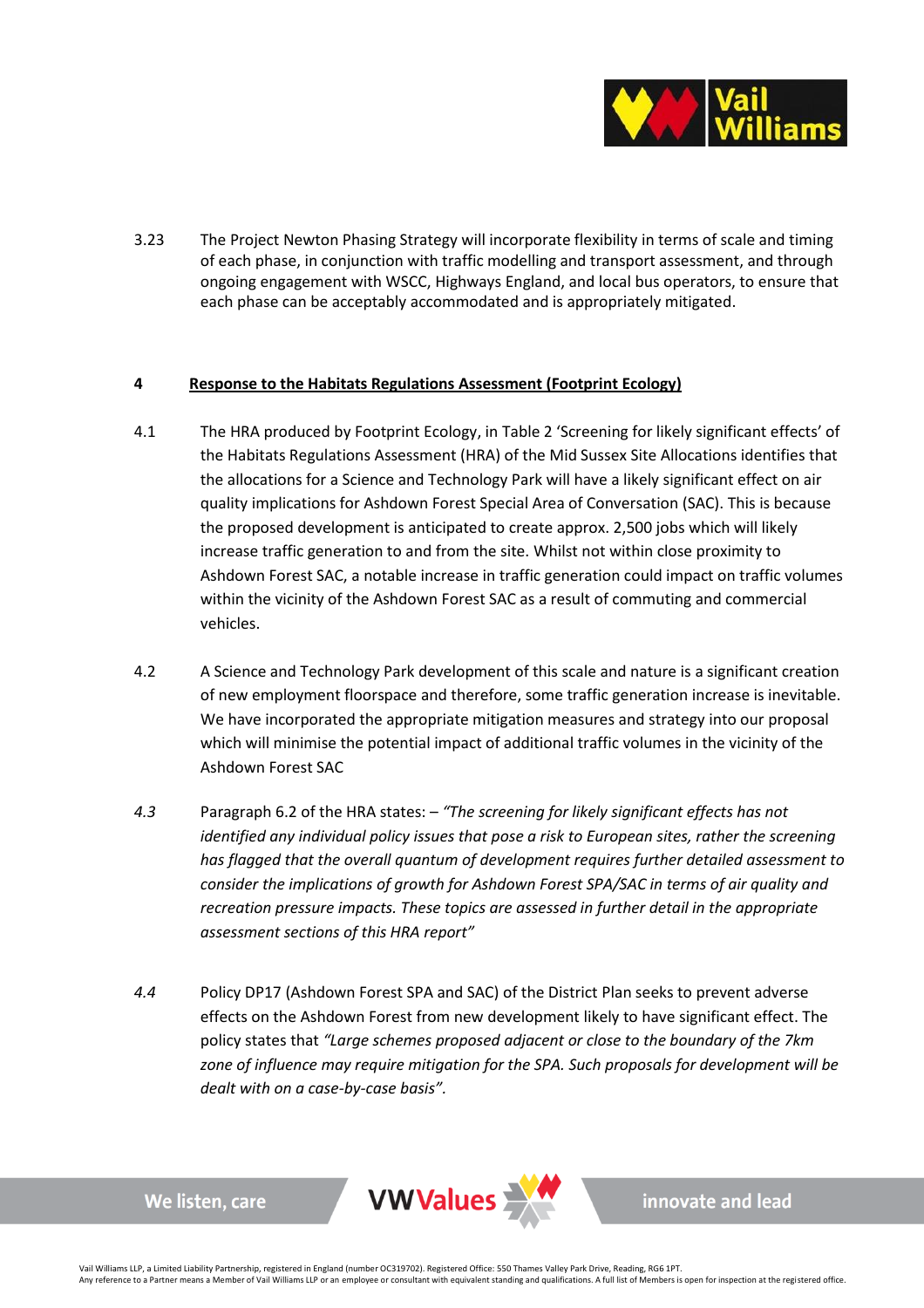

- 4.5 Habitats assessment work will continue to build on existing assessment to inform the next plan-making stages therefore the Habitats and Regulation report will require updated and expanding as DPD progresses to inform the Reg 19 stage of plan making.
- 4.6 Therefore, we are undertaking further assessment that forms part of our positioning document and will develop further as part of Regulation 19 stage and formal planning submission.

### **5 Response to Air Quality Assessment (Wood Environment and Infrastructure Solutions Ltd)**

- 5.1 As part of the DPD assessment, Air quality modelling was carried out by Wood to assess Scenarios 7 and 8 from the Transport Modelling. Both of these scenarios considered the Project Newton site.
- 5.2 Wood's Air Quality Assessment considers that there are not expected to be any exceedances of the annual-mean nitrogen dioxide (NO2) objective of 40µg.m-3 at sensitive human receptors within Stonepound Crossroads Air Quality Management Area (AQMA) for Scenarios 7 and 8, and impacts are predicted to be 'negligible'. As these modelled scenarios include the Project Newton development, it can be inferred that the Project Newton development would not have a significant air quality effect on receptors within the Stonepound Crossroads AQMA. Nevertheless, this AQMA is approximately 5 km south of the proposed development site and air quality impacts at sensitive human receptors in the vicinity of the site would require assessment as part of the hybrid planning application.
- 5.3 With regard to the Ashdown Forest ecological site, the predicted change in traffic flows associated with proposed site allocations could adversely impact on sensitive habitats and species within the ecological site. Wood's Non-Technical Summary (para 3.4.) advises that further assessment by qualified ecologists is required as part of the HRA to ensure the appropriate mitigation is proposed by them, where necessary.
- 5.4 Chapter 7 of the Ashdown Forest Scenarios 7 and 8 Results concluded that:

*"In terms of nitrogen deposition, the change in deposition values associated with the MSDC site allocations traffic is below the 1% of critical load change indicating insignificant impacts to sensitive species and habitats at all transect points for Scenario 7, but this threshold is exceeded at Transects T5 and T6 at the kerbside for Scenario 8 site allocations.* 

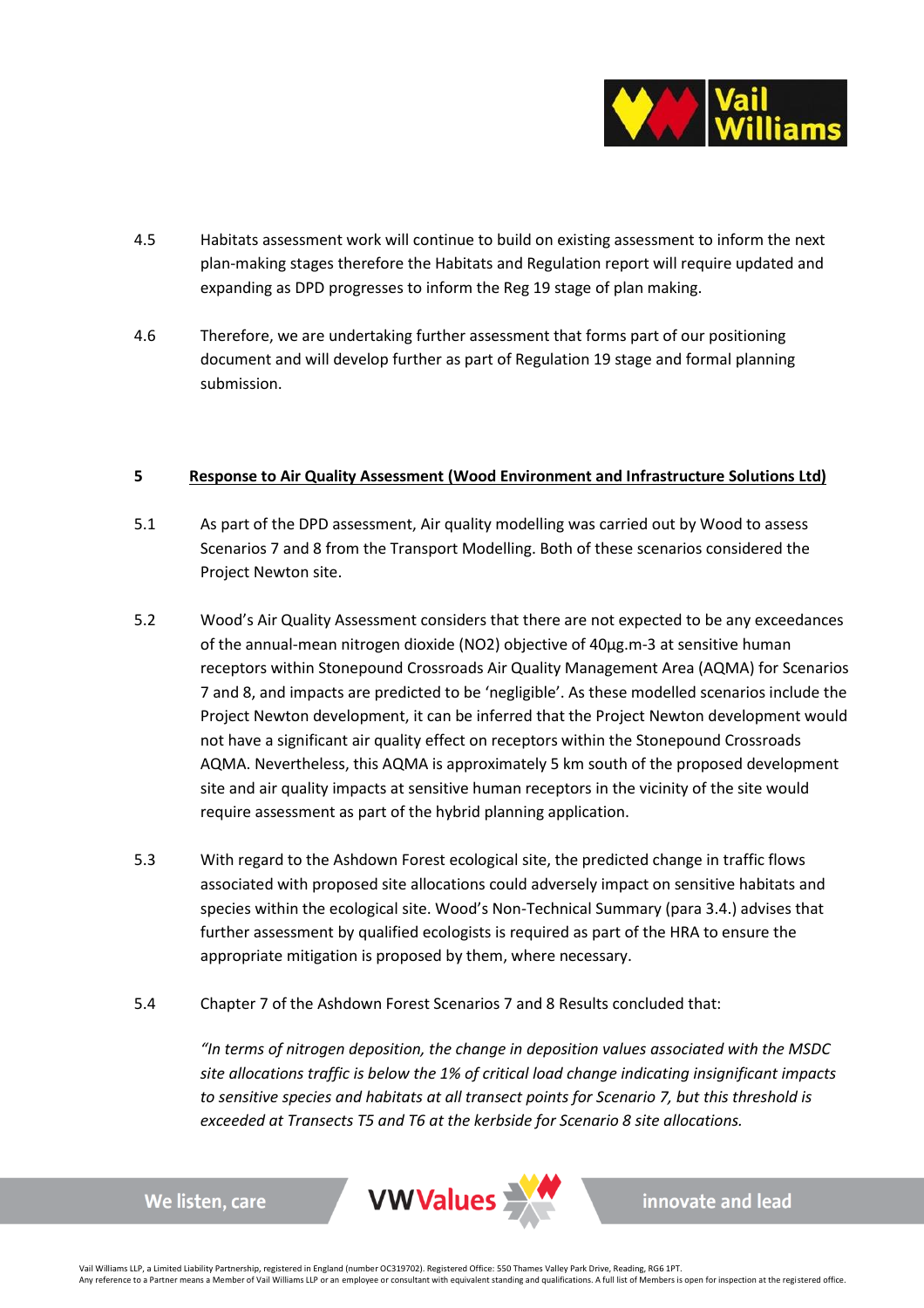

*As expected, and advised by Natural England, the highest predicted concentrations and deposition values were located on the A26 (Transect T12). As demonstrated, even though Scenarios 7 and 8 contain different site allocations, in terms of air quality, the modelled results from the two scenarios are very similar, and the conclusions only change very slightly concerning nitrogen deposition.* 

*Overall, it is concluded that the potential for significant impact to air quality posing a risk to sensitive species at Ashdown Forest has been identified and, in line with IAQM Position Statement, assessment by a qualified ecologist is required."* 

5.5 Therefore, we are undertaking further assessment that forms part of our positioning document and will develop further as part of Regulation 19 stage and formal planning submission.

# **6 Additional Relevant Policies**

In addition to the evidence base, it is also important to ensure that our emerging development is still District Plan policy compliant. This following section deals with key policies in turn as well as the emerging alignment with the Design Guide also currently out for consultation that would be considered as more detailed proposals for the site develop as part of the formal planning process.

# **Mid Sussex adopted District Plan (2015)**

### **Design and Connectivity**

We listen, care

- 6.1 Policy DP26 (Character and Design) of the Mid Sussex District Plan 2014-2031 seeks to ensure new development adopts high quality design that reflects the distinctive character of local settlements and is sensitive to the countryside.
- 6.2 In accordance with policy DP26, proposals for the Science and Technology Park must demonstrate that development:
	- *"is of high quality design and layout and includes appropriate landscaping and greenspace;*
	- *contributes positively to, and clearly defines, public and private realms and should normally be designed with active building frontages facing streets and public open spaces to animate and provide natural surveillance;*
	- *creates a sense of place while addressing the character and scale of the surrounding buildings and landscape;*



innovate and lead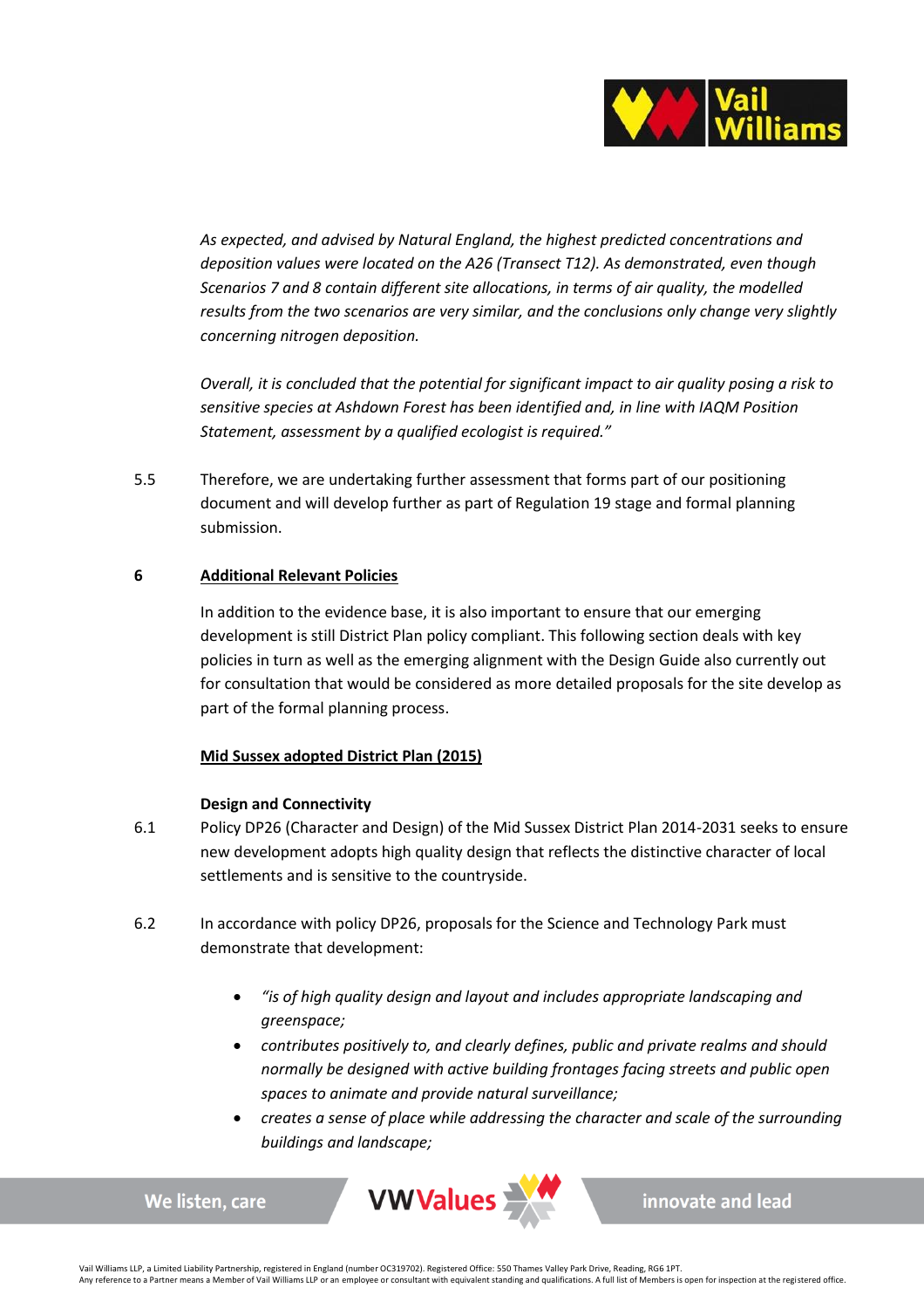

- *protects open spaces, trees and gardens that contribute to the character of the area […];*
- *creates a pedestrian-friendly layout that is safe, well connected, legible and accessible;*
- *incorporates well integrated parking that does not dominate the street environment […];*
- *positively addresses sustainability considerations in the layout and the building design; […]*
- *optimises the potential of the site to accommodate development".*
- 6.3 Other key landscaping policies in the District Plan which we have and will continue to consider in our proposals are:

**DP37: Trees, Woodland and Hedgerows** which provides guidance for the required management for protection and enhancement of trees, woodland and hedgerows in new development proposals – Ancient Woodland and aged or veteran trees will be protected in particular.

**DP38: Biodiversity** which sets out how new development should protect and enhance biodiversity to ensure there is not net loss of biodiversity and where possible a net gain in biodiversity.

- 6.4 In addition, the Draft Mid Sussex Design Guide SPD Consultation (2019) recently published for public consultation, will form a key document for our proposal ensuring high quality and sustainable design. The design principles outlined in this SPD will guide and inform aspects of layout, building design and landscaping for our proposal, taking into consideration the specific context of our site, in a countryside location. This will be addressed in more detail as part of the formal application.
- 6.5 Whilst the location of this development is accepted in principle as it is situated within the broad location allocated for the Science Park in the District Plan, we recognise that this is a countryside location and therefore want to ensure that development is considerate of its setting especially given the scale and nature of an allocation this significant. Therefore, our proposal seeks every opportunity to protect and enhance the landscape and habitats within and adjacent to our site boundary.



We listen, care

innovate and lead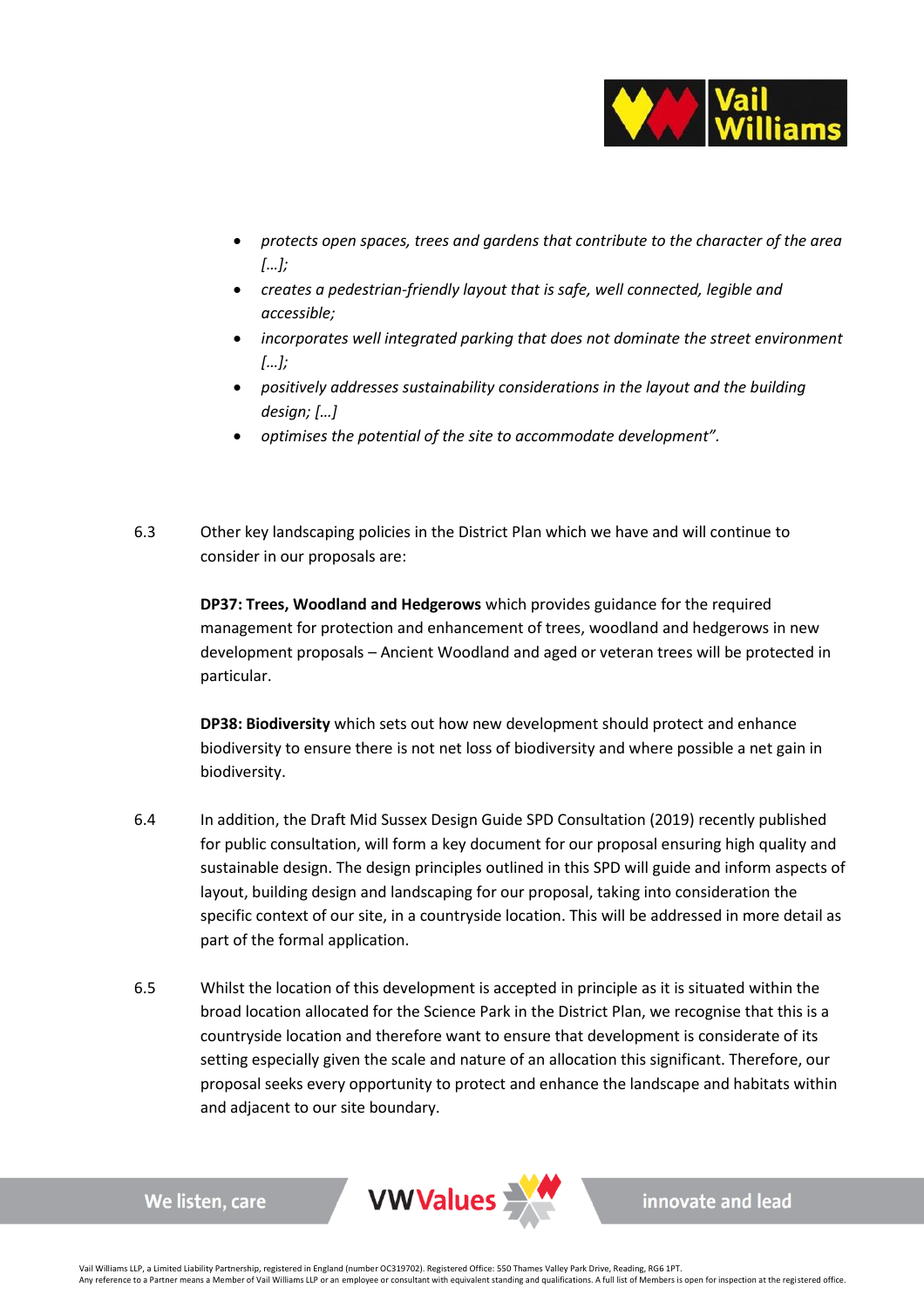

- 6.6 This will be achieved through a carefully designed layout, respecting of the mature hedgerows and tree clusters along the site boundaries and surrounding areas. The development will be sensitively design giving careful consideration to 'setting' and seek to maximise the protection and enhancement of its countryside locations.
- 6.7 Specific landscaping details will be covered in the formal application for our development however, we consider the initial Masterplanning completed at this stage to highlight our aspirations for achieving a high-quality and sensitively designed development that successfully integrates into the wider landscape. Support for this is supported further in the LVIA, and the plans within the positioning document.
- 6.8 In addition, the Hurstpierpoint and Sayer Common Parish Neighbourhood Plan 2031 (Made March 2015) identifies an Area of Countryside Restraint and our site is include within this area. Therefore, development is required to comply with Policy C1 (Conserving and enhancing character) which states that development will be permitted in the countryside where:

*"*• *It comprises an appropriate countryside use;* 

• *It maintains or where possible enhances the quality of the rural and landscape character of the Parish area"*

- 6.9 This reinforces the integral importance of delivering a high-quality and sensitively designed development that will protect and enhancement the surrounding landscape. Accordingly, design will continue to form a central part of the Masterplanning concept forwarded for our site to ensure the delivery of a genuinely sustainable development aligned with the District Plans aspirations.
- 6.10 We believe that our site's co-location with the Northern Arc a mixed use scheme proposing 3,500 new homes – further strengthens its position and opportunity to deliver a sustainable development.
- 6.11 With the Northern Arc is situated to the north of the A2300 and adjacent to the eastern boundary of our site, this creates a linear connection between two significant strategic sites within the District, enabling sustainable travel routes which will encourage pedestrian and bicycle assess onto and off site. This supports the District Plan in meeting objectives as outlined in paragraph 1.3. in terms of promoting sustainable communities through the sustainable location of housing and employment development and therefore supporting the District's local economy and sustainable transport initiatives.



We listen, care

innovate and lead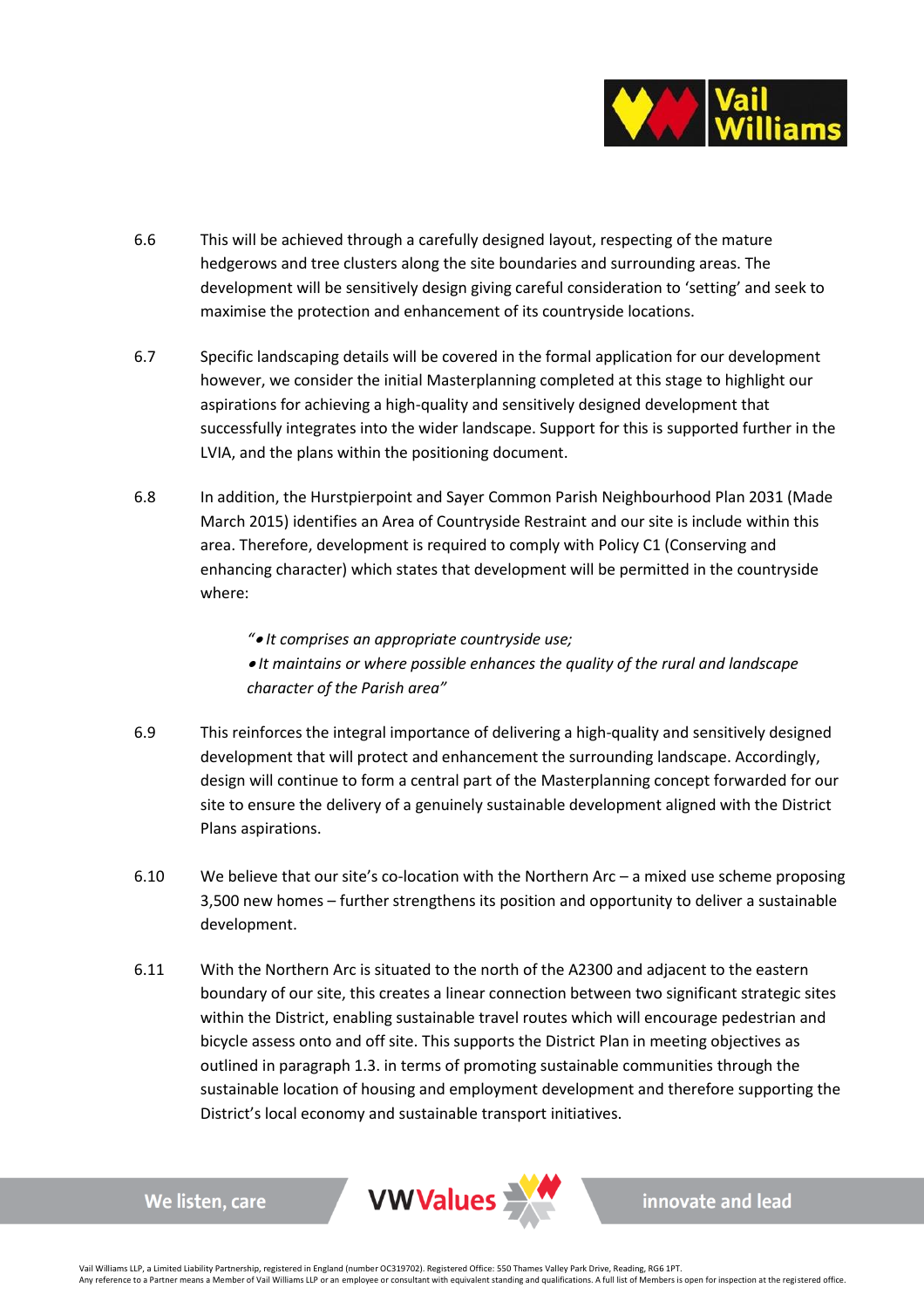

# **Climate Change**

6.12 Key climate change polices in the District Plan which we have and will continue to consider in our proposals are:

**DP39: Sustainable Design and Construction** which seeks to ensure that new development is sustainable and should be appropriate and feasible in type, size and location of minimise risks associated with future climate change, incorporating the following measures:

*"• Minimise energy use through the design and layout of the scheme including through the use of natural lighting and ventilation;* 

*• Explore opportunities for efficient energy supply through the use of communal heating networks where viable and feasible;* 

- *Use renewable sources of energy;*
- *Maximise efficient use of resources, including minimising waste and maximising recycling/ re-use of materials through both construction and occupation;*
- *Limit water use to 110 litres/person/day in accordance with Policy DP42: Water Infrastructure and the Water Environment;*

*• Demonstrate how the risks associated with future climate change have been planned for as part of the layout of the scheme and design of its buildings to ensure its longer term resilience"*

**DP42: Water Infrastructure and the Water Environment** which sets out the requirements that new development must accord with in regard to the Water Framework Directive and Gatwick Sub Region Water Cycle Study, so to demonstrate:

- *"• that sufficient capacity already exists off-site for foul and surface water provision. Where capacity off-site is not available, plans must set out how appropriate infrastructure improvements approved by the statutory undertaker will be completed ahead of the development's occupation; and*
- *that there is adequate water supply to serve the development".*

For non-residential building, policy DP42 requires a minimum standard of 'Good' with regard to the BREEAM targets for water consumption for this development type.

6.13 Our development incorporates a green ethos at the centre of the proposal and will be carefully designed to ensure that development is energy, waste and water efficient and able to keep up with market requirements as technology advances.



innovate and lead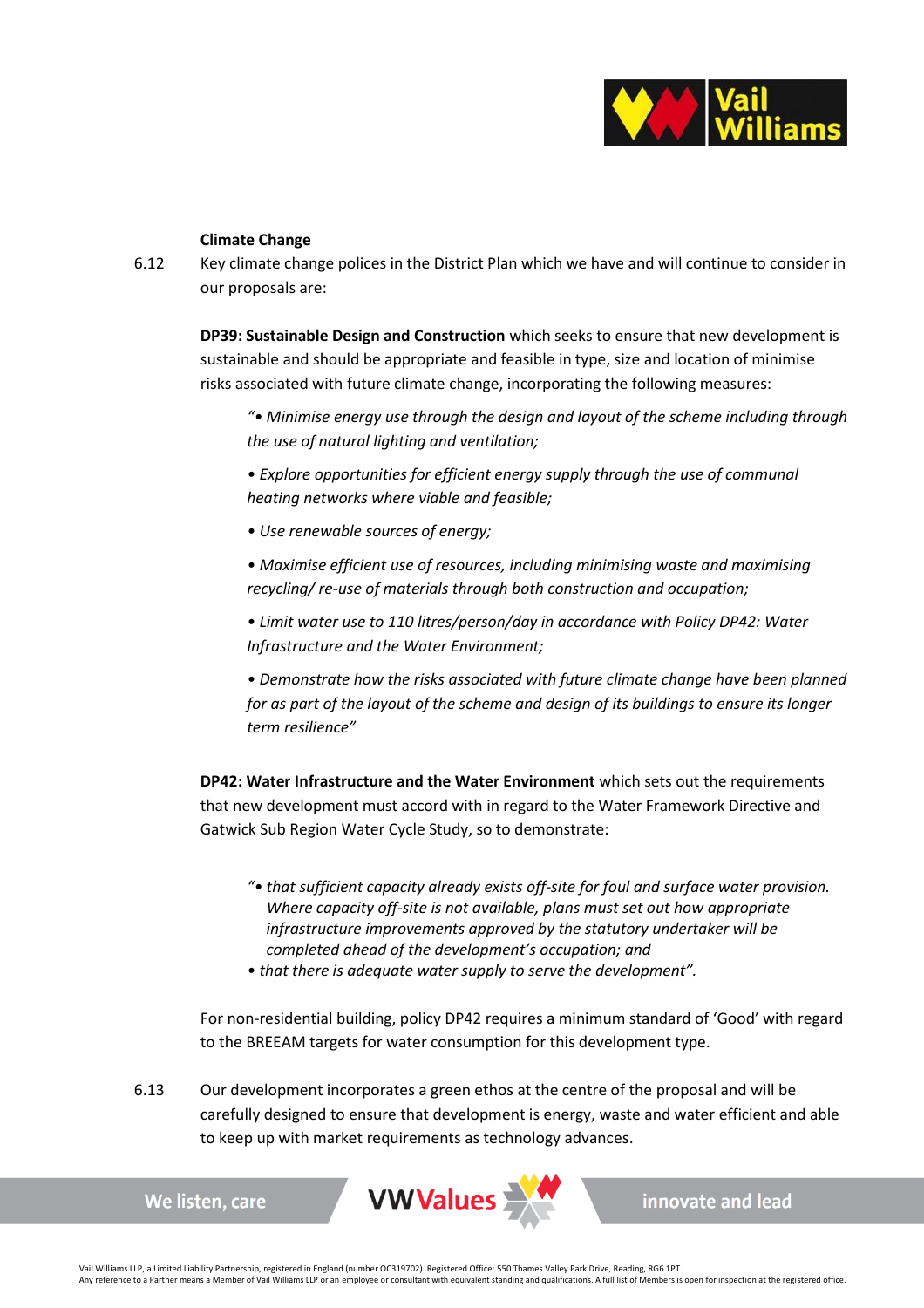

- 6.14 In addition, there is opportunity to mobilise green technologies on the site through connections with the neighbouring Solar farm and Southern Water operations immediately adjacent. The close proximity of our site to these operations presents a unique opportunity to mobilise green technologies on-site and ensure the development is consistent with the District Plan's aims and objectives in achieving sustainable development.
- 6.15 This includes opportunity for solar energy on land in the ownership of our clients, surrounding and near to the northern site. This includes a site to the west on Land at Bob Land and Chapel Road, Twineham (planning ref: DM/15/0644) as well as land within our site boundary on Land to the North of the A2300 Cuckfield Road, Ansty, West Sussex (planning ref: DM/18/3617). Both these sites have been granted permission for Solar Photovoltaic panels and are owned by our client, showing our clients commitment to clean energy technologies as well as their existing expertise to enable our site to successful incorporate solar energy into the fabric of development.
- 6.16 A green ethos as a focal point for a development of this scale is fundamental to ensure that the Districts vision and objectives are met and that this strategic allocation contributes significantly to the creation of a place that is attractive for businesses across a range of sectors, and where local enterprise will thrives, providing opportunity for people to live and work within the district and reducing the need to commute. Again, further details on the vision for our site that address our approach to environmental sustainability are covered further in our supporting positioning document.

# **7 Conclusion**

We listen, care

- 7.1 It is acknowledged that whilst our site to the north of the A2300 is proposed as the preferred allocation for the Science and Technology Park, the determining factors for this decision were marginal and therefore, the potential exists for the site to the south to be revisited as the preferred allocation.
- 7.2 Our covering letter and its supporting information set out the key opportunities and strengths to support our site as the preferred site for a Science and Technology park allocation, in accordance with District Plan policies and the MSDC evidence base, aligning with local, and regional aspirations.



innovate and lead